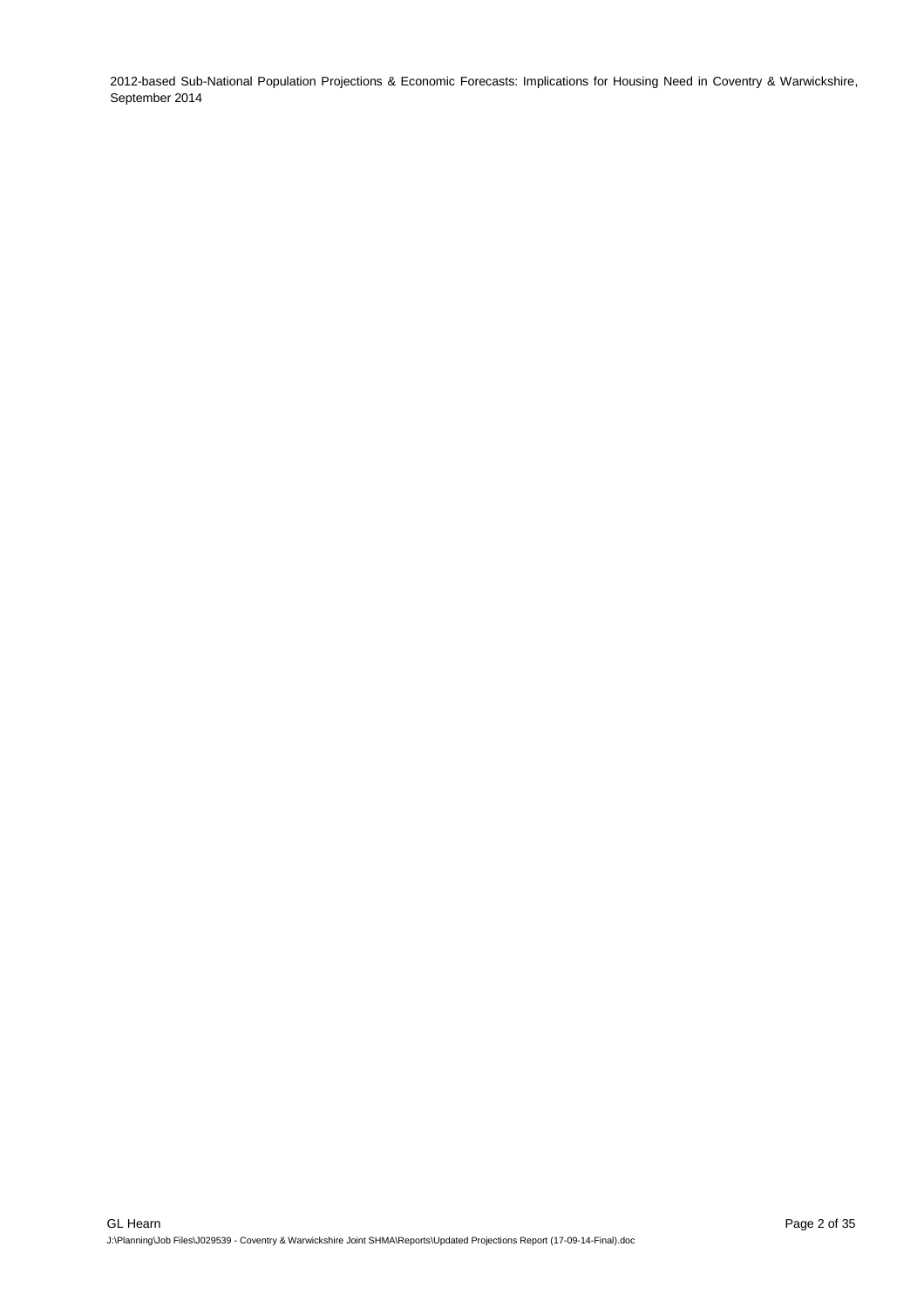# **Contents**

| <b>Section</b> |                                                               | Page |
|----------------|---------------------------------------------------------------|------|
| 1              | <b>INTRODUCTION</b>                                           | 5    |
| $\mathbf{2}$   | <b>IMPLICATIONS OF 2012 SNPP</b>                              | 7    |
| 3              | <b>ECONOMIC FORECASTS</b>                                     | 15   |
| 4              | <b>EXAMINING MARKET SIGNALS AND HOUSEHOLD FORMATION RATES</b> | 21   |
| 5              | <b>IMPLICATIONS</b>                                           | 29   |

### **LIST OF FIGURES**

| <b>FIGURE 1:</b>  | <b>PAST AND PROJECTED POPULATION GROWTH - COVENTRY/</b><br><b>WARWICKSHIRE</b>             | 8  |
|-------------------|--------------------------------------------------------------------------------------------|----|
| <b>FIGURE 2:</b>  | POPULATION GROWTH IN THE SHMA AND 2012-BASED SNPP (2011-31)                                | 8  |
| <b>FIGURE 3:</b>  | PERCENTAGE POPULATION GROWTH 2011-31 FROM 2011 BASE                                        | 9  |
| <b>FIGURE 4:</b>  | DISTRIBUTION OF POPULATION GROWTH IN SHMA AND SNPP<br>PROJECTIONS, 2011-31                 | 9  |
| <b>FIGURE 5:</b>  | <b>PAST AND PROJECTED POPULATION GROWTH - COVENTRY</b>                                     | 10 |
| <b>FIGURE 6:</b>  | <b>ESTIMATED HOUSING NEED PER ANNUM - ALTERNATIVE</b><br><b>DEMOGRAPHIC-LED SCENARIOS</b>  | 12 |
| <b>FIGURE 7:</b>  | <b>FORECAST EMPLOYMENT GROWTH - CAMBRIDGE ECONOMETRICS,</b><br>2011-31                     | 16 |
| <b>FIGURE 8:</b>  | FORECAST EMPLOYMENT GROWTH - EXPERIAN, 2011-31                                             | 17 |
| <b>FIGURE 9:</b>  | <b>COMMUTING PATTERNS, 2011</b>                                                            | 18 |
| <b>FIGURE 10:</b> | <b>COMMUTING PATTERNS IN COVENTRY/WARWICKSHIRE - 2001</b>                                  | 18 |
| <b>FIGURE 11:</b> | <b>HOUSING NEED PER ANNUM BASED ON EXPERIAN FORECASTS, 2011-31</b>                         | 19 |
| <b>FIGURE 12:</b> | <b>HOUSING NEED PER ANNUM BASED ON CAMBRIDGE ECONOMETRICS</b><br><b>FORECASTS, 2011-31</b> | 20 |
| <b>FIGURE 13:</b> | <b>SCENARIOS FOR HOUSEHOLD FORMATION RATES AMONGST THOSE</b><br><b>AGED 25-34</b>          | 25 |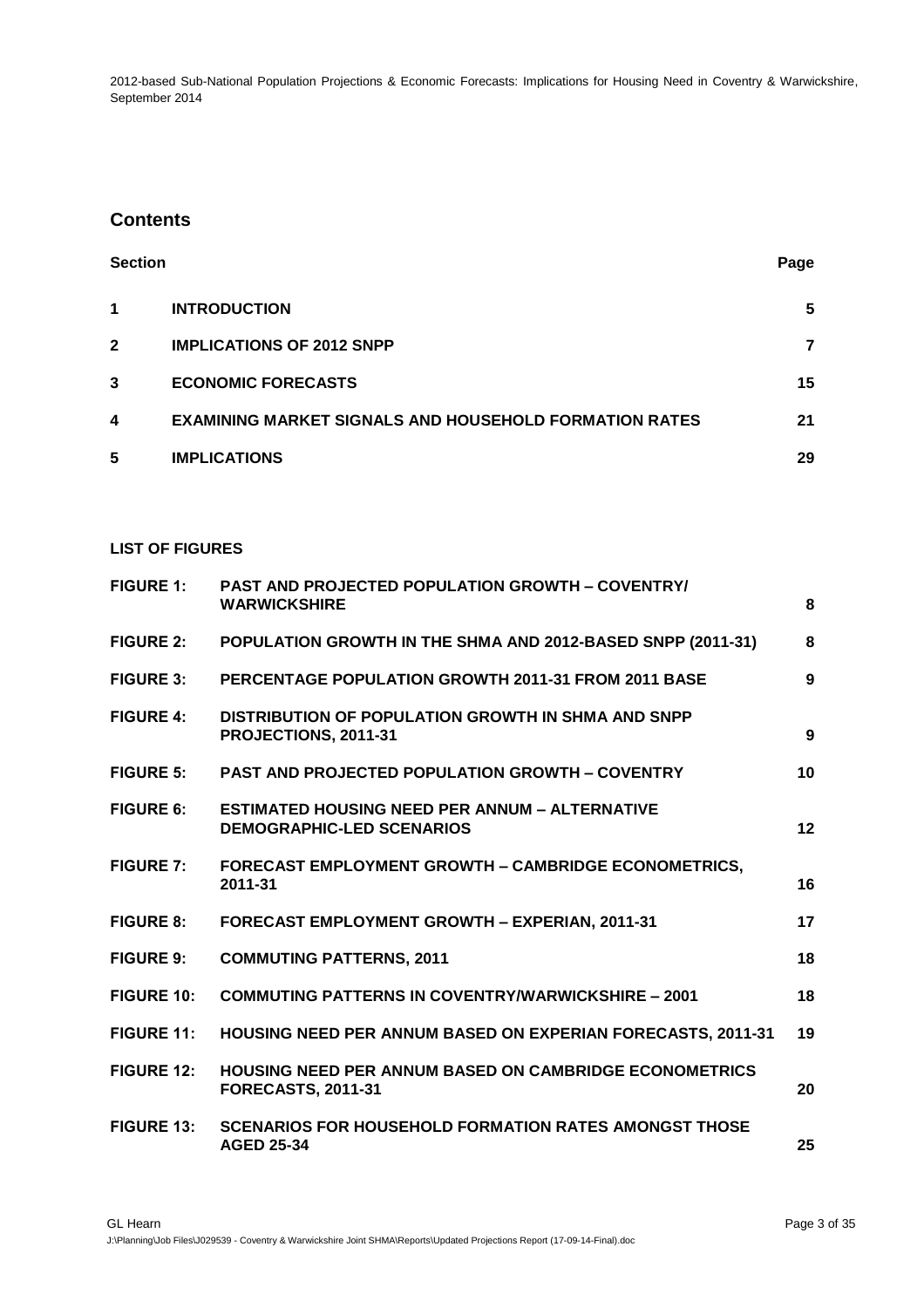| <b>FIGURE 14:</b> | MODELLING IMPLICATIONS OF IMPROVED HOUSEHOLD FORMATION<br><b>RATES OF THOSE AGED 25-34 IN COVENTRY &amp; WARWICKSHIRE HMA</b> | 26 |
|-------------------|-------------------------------------------------------------------------------------------------------------------------------|----|
| <b>FIGURE 15:</b> | UPLIFT IN HOUSING PROVISION WITH MARKET SIGNALS UPLIFT<br><b>COMPARED TO INITIAL (PART RETURN TO TREND) MODELLING</b>         | 26 |
| <b>FIGURE 16:</b> | APPROACH TO IDENTIFYING HOUSING NEEDS                                                                                         | 29 |

# **Quality Standards Control**

The signatories below verify that this document has been prepared in accordance with our quality control requirements. These procedures do not affect the content and views expressed by the originator.

This document must only be treated as a draft unless it is has been signed by the Originators and approved by a Business or Associate Director.

DATE ORIGINATORS APPROVED September 2014 Justin Gardner, JGC Nick Ireland, GL Hearn **Planning Director** 

Nick Ireland

Limitations

This document has been prepared for the stated objective and should not be used for any other purpose without the prior written authority of GL Hearn; we accept no responsibility or liability for the consequences of this document being used for a purpose other than for which it was commissioned.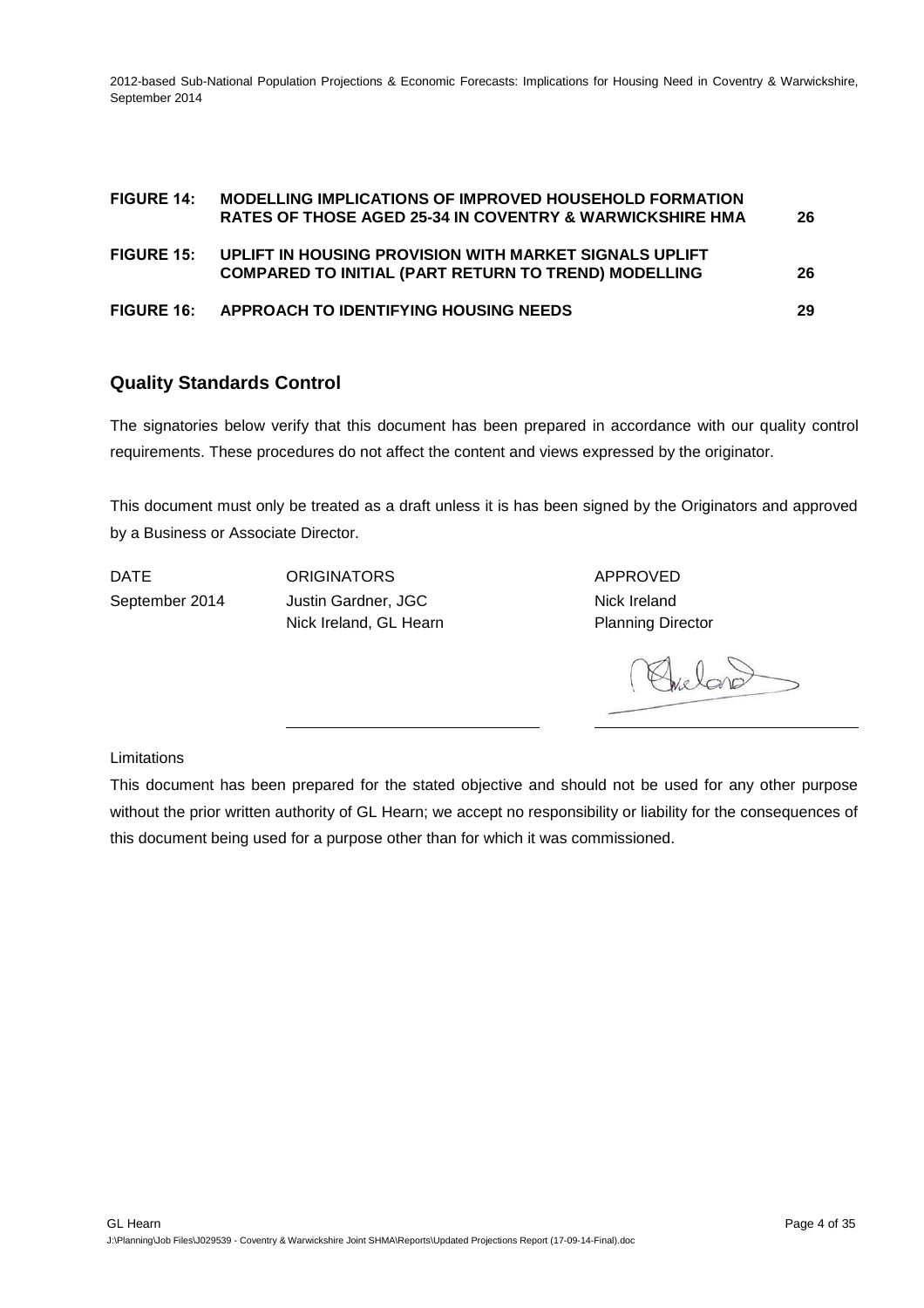## **1 INTRODUCTION**

1.1 GL Hearn and Justin Gardner Consulting prepared a Joint Strategic Housing Market Assessment for the Coventry & Warwickshire Housing Market Area (HMA). This was commissioned jointly by the local authorities of Coventry, Warwick, Rugby, Nuneaton and Bedworth and North Warwickshire. The report was published in November 2013.

### 2012 Sub-National Population Projections

- 1.2 In May 2014 the Office for National Statistics (ONS) published new 2012-based Sub-National Population Projections. These are the first set of population projections published by ONS which fully take into account the results of the 2011 Census. They have been released since the publication of the SHMA in November 2013.
- 1.3 The Sub-National Population Projections (SNPP) take the 2012 Mid-Year Population Estimates, which were published on 26 June 2013, as their starting point. The projected local authority population for each year is calculated by ageing on the population for the previous year, applying assumed local fertility and mortality rates to calculate the number of projected births and deaths, and then adjusting for migration into and out of each local authority. Assumed levels of fertility, mortality and migration for individual local authorities are derived from observed values during the previous five years and are constrained to the assumptions made in the ONS 2012-based national Population Projections. Finally, the Sub-National Population Projections are constrained to the national population projections for England.
- 1.4 The full methodology used by ONS in developing the population projections is set out at:

[http://www.ons.gov.uk/ons/rel/snpp/sub-national-population-projections/2012-based-projections/rpt](http://www.ons.gov.uk/ons/rel/snpp/sub-national-population-projections/2012-based-projections/rpt-snpp-2012-based-methodology-report.html)[snpp-2012-based-methodology-report.html](http://www.ons.gov.uk/ons/rel/snpp/sub-national-population-projections/2012-based-projections/rpt-snpp-2012-based-methodology-report.html)

## This Report

1.5 The Government's Planning Practice Guidance on *Housing and Economic Development Needs Assessments* (CLG, March 2014) set out how Objectively Assessed Need (OAN) for housing should be defined. It outlines an approach where the starting point is the latest official population and household projections; but then other factors such as employment trends, affordable housing need and market signals should be considered with the overall assessment of need adjusted where applicable.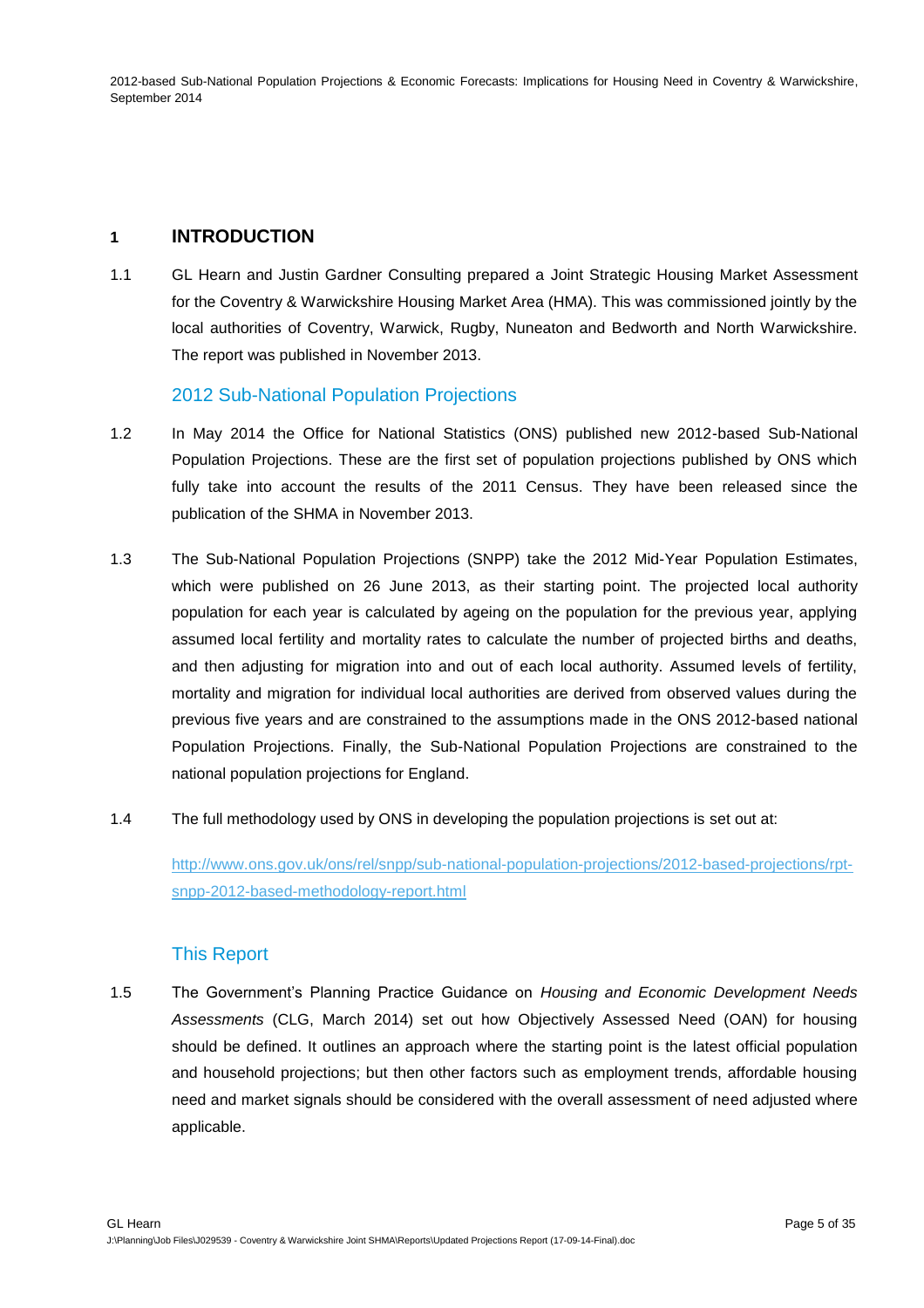- 1.6 The Coventry and Warwickshire Joint SHMA broadly followed the approach in the Draft Planning Practice Guidance. It was published in November 2013 in advance of the finalisation of the Practice Guidance in March 2014.
- 1.7 This report provides an Addendum to the main Joint SHMA Report of November 2013. This Addendum Report has been prepared with two purposes:
	- To consider and take account of the 2012 Sub-National Population Projections and derive on this basis updated figures for Objectively-Assessed Need (OAN) for housing within the HMA (and constituent authorities);
	- To consider the potential implications of different levels of employment growth on housing provision within the HMA, including the distribution of housing provision in line with the approach in the Planning Practice Guidance..
- 1.8 The Addendum Report should be viewed alongside the main Joint SHMA Report. It considers the implications of this additional information on housing need in the Coventry and Warwickshire HMA. Projections for need for individual local authorities within this should be regarded as indicative only.
- 1.9 The population projections are produced by ONS. What GL Hearn and Justin Gardner Consulting have undertaken in this report is to derive estimates for household growth and housing need, by applying household formation rates to the population projections and including an allowance for vacant and second homes to project growth in dwellings.
- 1.10 In addition two economic-driven scenarios have been run. The first overlays forecasts for employment growth in Coventry and Warwickshire prepared in 2013 by Cambridge Econometrics. These projections have been supplied by Warwickshire County Council for use in preparing this report. They underpin work which has been undertaken by the Coventry and Warwickshire Local Enterprise Partnership to develop the Strategic Economic Plan. The second overlays economic forecasts from Experian (May 2013) as used in the Joint SHMA Report.
- 1.11 The remainder of the report is structured as follows:
	- Section 2: Implications of the 2012 SNPP;
	- Section 3: Economic Forecasts;
	- Section 4: Implications.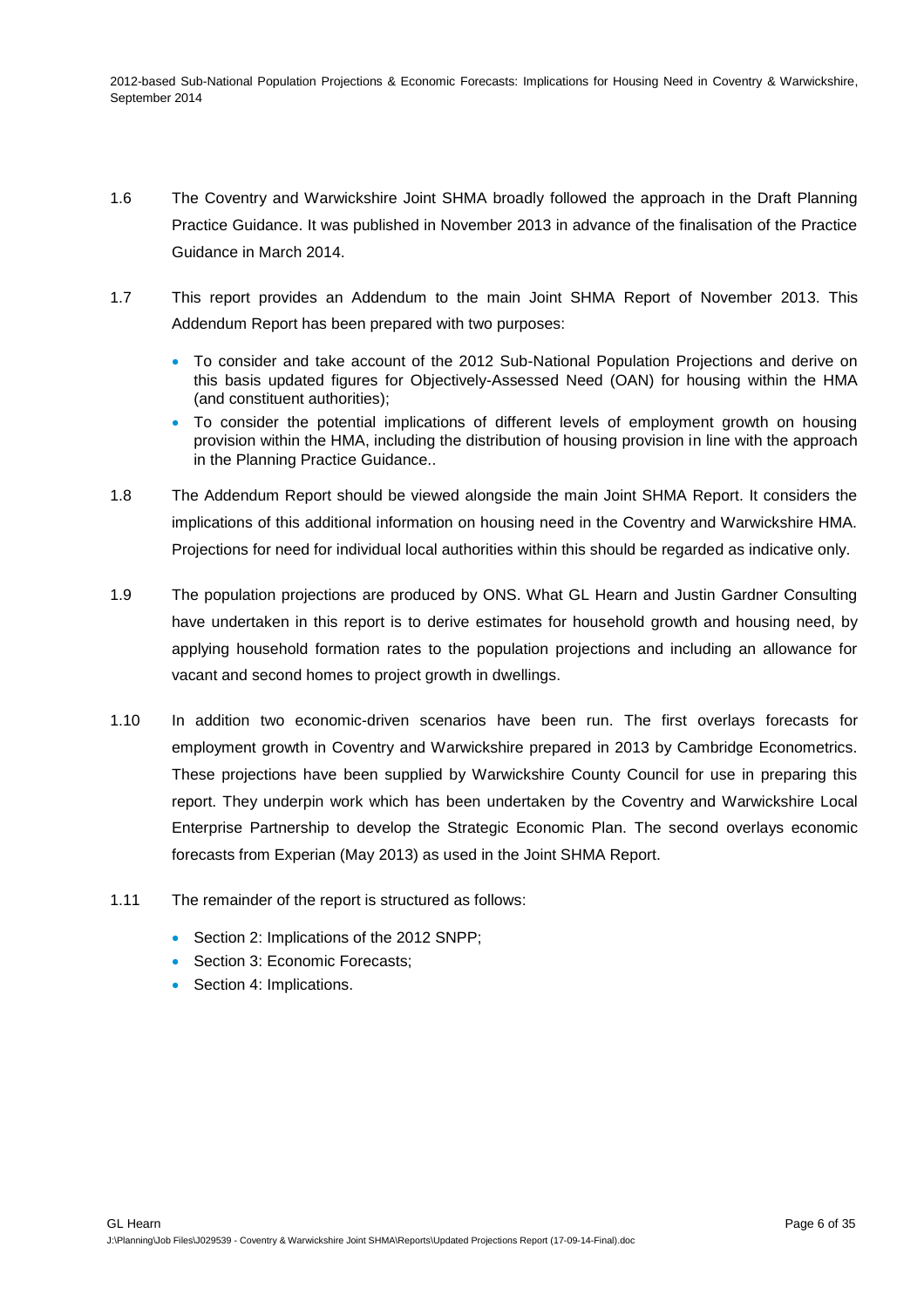## **2 IMPLICATIONS OF 2012 SNPP**

- 2.1 The latest set of subnational population projections (SNPP) were published by ONS on the 29th May 2014. The new SNPP are largely based on trends in the 2007-12 period (2006-12 for international migration trends). The SNPP are only population projections and do not contain headship rates (which are needed to convert into household estimates). In this report headship rates from earlier (2008- and 2011-based) CLG household projections have therefore been utilised to consider housing need.
- 2.2 On the 26th June 2014, ONS published new mid-2013 population estimates. These have been used in the analysis to replace the projected figures in the 2012-based SNPP. Post 2013, the rates for fertility, mortality and migration have been used as they appear in the 2012-based SNPP.
- 2.3 For consistency with the Coventry and Warwickshire Joint SHMA (GL Hearn, Nov 2013) all analysis looks at the period 2011-31. It should be noted that for all areas, figures are fixed for the 2011-13 period on the basis of data in the ONS mid-year population estimate releases.

## Population Change

- 2.4 Figure 1 shows population growth for the Coventry and Warwickshire HMA since 2001 and projected forward under a range of scenarios to 2031. The data shows that the 2012-based SNPP fits comfortably with past trends when looking at either a 5- or 10-year trend; and is notably below the level of population growth expected in the last (2011-based) SNPP published by ONS. The 2011-based SNPP were however 'interim' projections rather than official statistics.
- 2.5 The data also shows that across the HMA, the level of population growth broadly tracks the amended SNPP position as set out in the SHMA (PROJ1A).
- 2.6 It should however be noted that the SHMA took account of Unattributable Population Change (UPC) in reducing the growth shown in the 2011-based SNPP. On one level, this looks like it was a reasonable approach in that the 2012 SNPP projections for population are similar to those in the SHMA; although if the same approach is taken against the 2012-based SNPP then expected levels of population growth come out somewhat lower than shown as past trends.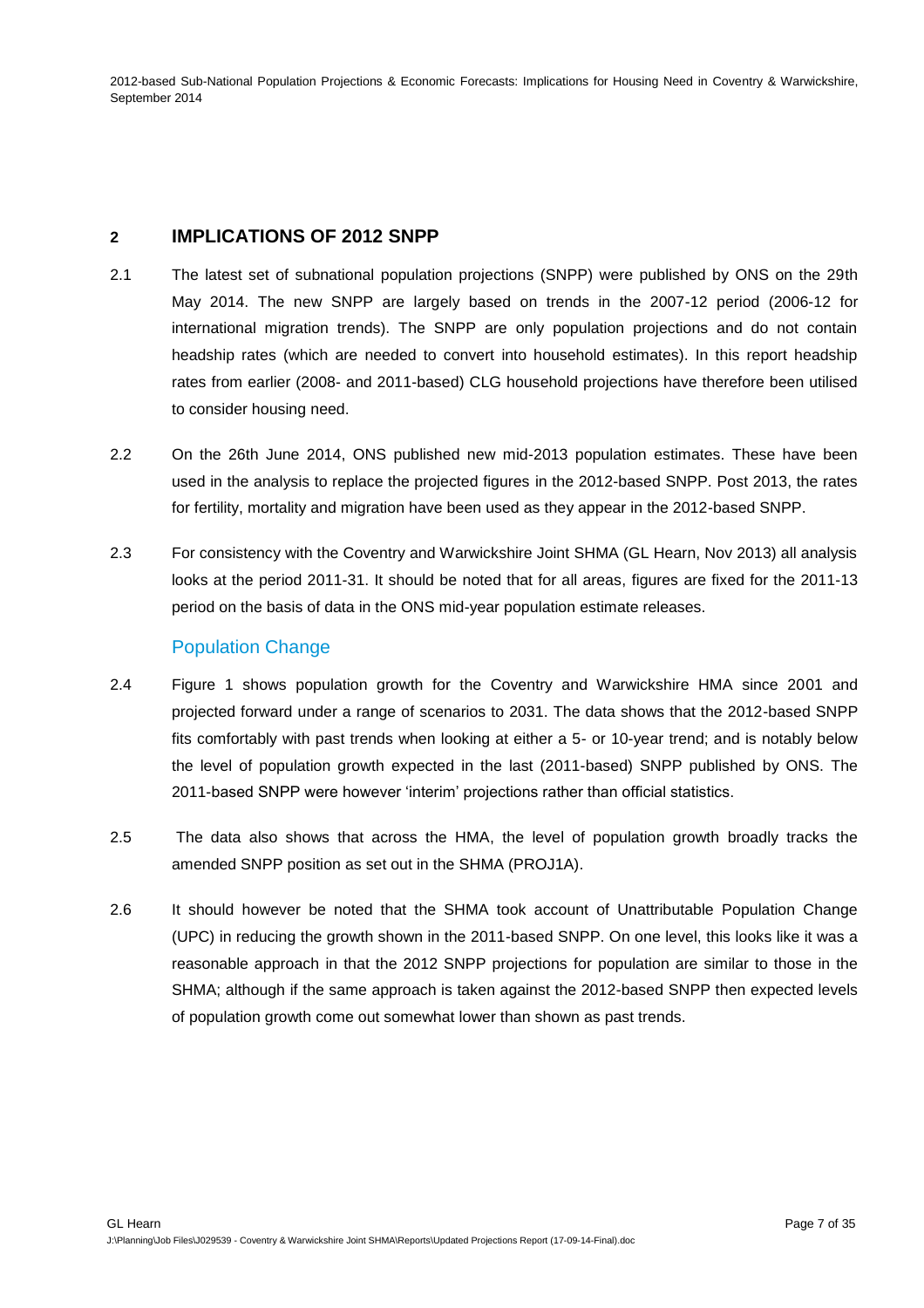

<span id="page-7-0"></span>**Figure 1: Past and projected population growth – Coventry/ Warwickshire**

2.7 Population change can be compared between the 2012-based SNPP and the SHMA in Figure 2. For the whole HMA the data shows that there is some consistency between the SHMA and 2012 based figures, with the latter being about 5% higher than the projections in the SHMA. However, there are significant difference by location, with Coventry expected to see significantly higher population growth and all other areas being lower (often significantly).

<span id="page-7-1"></span>

|                                | <b>SHMA</b> | 2012-based SNPP | <b>Difference</b> |
|--------------------------------|-------------|-----------------|-------------------|
| Coventry                       | 48,760      | 84,144          | 35,384            |
| <b>North Warwickshire</b>      | 4.527       | 3,782           | $-746$            |
| <b>Nuneaton &amp; Bedworth</b> | 18,202      | 13,189          | $-5,014$          |
| <b>Rugby</b>                   | 26,346      | 15,647          | $-10,699$         |
| Stratford-on-Avon              | 15.960      | 10,683          | $-5.277$          |
| <b>Warwick</b>                 | 23,858      | 16,754          | $-7,104$          |
| HMA                            | 137,653     | 144,198         | 6,546             |

**Figure 2: Population growth in the SHMA and 2012-based SNPP (2011-31)**

*Source:* ONS/ JGC

2.8 The reasons for the differences are firstly due to use of a UPC adjustment in the SHMA and secondly because the 2012-based SNPP has been able to draw on more up-to-date information about population change (notably migration) which for 2011/12 was higher in Coventry than past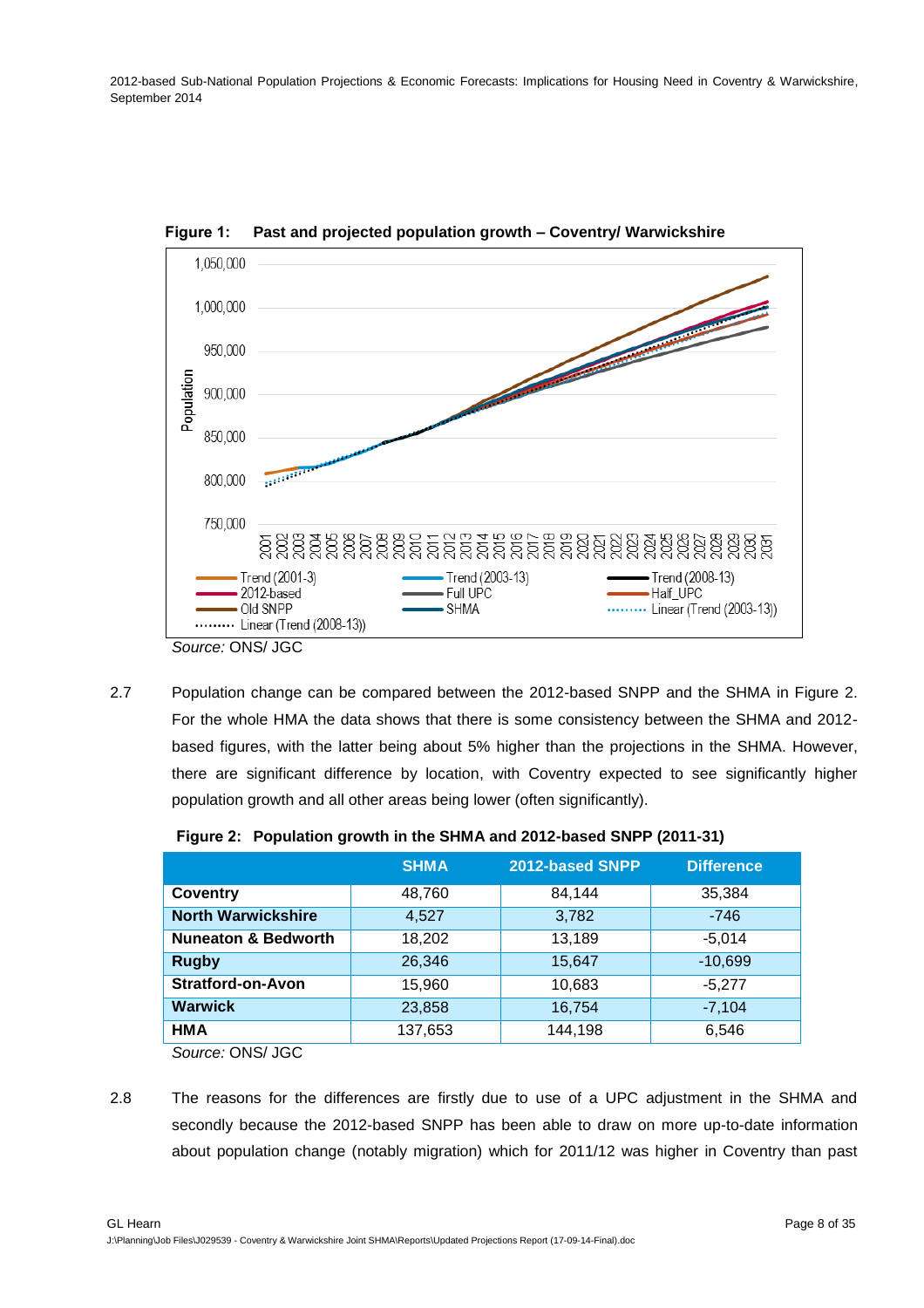trends and lower in most other areas. Data from the mid-2013 population estimates tends to show a similar pattern.

- 2.9 The population growth figures can also be looked at in terms of population growth rates (as shown in Figure 3 below). The table shows broadly similar rates across the HMA (of 16%-17%) between the SNPP and SHMA Projections, although for different areas there are notable differences.
- 2.10 The 2012-based SNPP in particular shows a very high level of growth in Coventry relative to any other area, whilst the same comment could be made in regard of Rugby in the SHMA analysis.

|                                | <b>Population Growth 2011-31:</b><br><b>SHMA Projections</b> | <b>Population Growth 2011-31:</b><br>2012-based SNPP |
|--------------------------------|--------------------------------------------------------------|------------------------------------------------------|
| <b>Coventry</b>                | 15.4%                                                        | 26.6%                                                |
| <b>North Warwickshire</b>      | 7.3%                                                         | 6.1%                                                 |
| <b>Nuneaton &amp; Bedworth</b> | 14.5%                                                        | 10.5%                                                |
| <b>Rugby</b>                   | 26.2%                                                        | 15.6%                                                |
| <b>Stratford-on-Avon</b>       | 13.2%                                                        | 8.8%                                                 |
| <b>Warwick</b>                 | 17.3%                                                        | 12.2%                                                |
| <b>HMA</b><br>$\sim$           | 15.9%                                                        | 16.7%                                                |

<span id="page-8-0"></span>**Figure 3: Percentage Population Growth 2011-31 from 2011 Base**

*Source:* ONS/ JGC

2.11 The distribution of population growth within the HMA is shown in Figure 4 which compares the proportion of growth in each area from the projections to the 2011 base population. Overall, Coventry is expected to see 58% of all population growth in the HMA in the 2011-31 period in the SNPP. This is despite only 37% of the HMA's population (as of 2011) being in the City.

<span id="page-8-1"></span>

|  | Figure 4: Distribution of Population Growth in SHMA and SNPP Projections, 2011-31 |  |  |  |  |  |  |
|--|-----------------------------------------------------------------------------------|--|--|--|--|--|--|
|--|-----------------------------------------------------------------------------------|--|--|--|--|--|--|

|                                | <b>2011 Population</b> | % of Growth in HMA<br><b>Population in SHMA</b><br><b>Projections</b> | % of Growth in HMA<br><b>Population in 2012</b><br><b>SNPP Projections</b> |
|--------------------------------|------------------------|-----------------------------------------------------------------------|----------------------------------------------------------------------------|
| Coventry                       | 36.7%                  | 35.4%                                                                 | 58.4%                                                                      |
| <b>North Warwickshire</b>      | 7.2%                   | 3.3%                                                                  | 2.6%                                                                       |
| <b>Nuneaton &amp; Bedworth</b> | 14.5%                  | 13.2%                                                                 | 9.1%                                                                       |
| <b>Rugby</b>                   | 11.6%                  | 19.1%                                                                 | 10.9%                                                                      |
| Stratford-on-Avon              | 14.0%                  | 11.6%                                                                 | $7.4\%$                                                                    |
| <b>Warwick</b>                 | 15.9%                  | 17.3%                                                                 | 11.6%                                                                      |
| <b>HMA</b>                     | 100.0%                 | 100.0%                                                                | 100.0%                                                                     |

*Source:* 2011 Census, Demographic Projections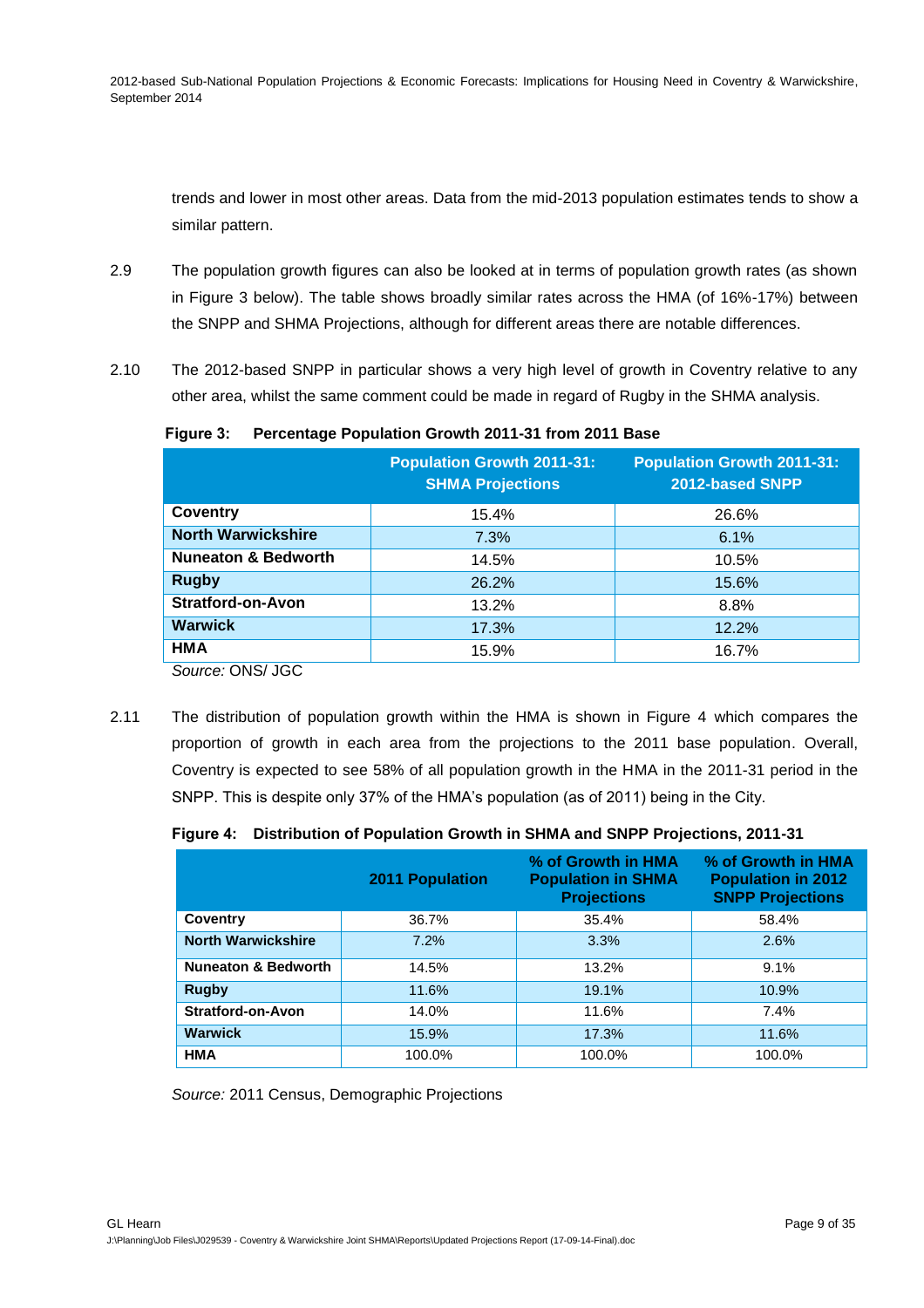- 2.12 It is worth studying population growth in Coventry in more detail. Figure 5 shows past trends in population growth along with various projections. Looking at a linear projection of the population trend over the past 5-years, it can be seen that the ONS 2012-based Projections actually sit slightly below this. The SHMA projections (taking account of UPC) are significantly below this level.
- 2.13 Levels of migration and population growth in Coventry have been recorded by ONS as significant over the past few years, with data for 2011/12 showing a very high level of migration; and data for 2012/13 being higher again.



<span id="page-9-0"></span>**Figure 5: Past and projected population growth – Coventry**

2.14 The HMA projections for population and housing provision are particularly sensitive to the projections for Coventry, because of its size.

# Unattributable Population Change

2.15 Changes in population reflect levels of births, deaths and migration (the components of population change). Following the release of data from the 2011 Census, ONS has revisited its estimates for the component of population change over the 2001-11 period (the Inter-Censal period).

*Source:* ONS/ JGC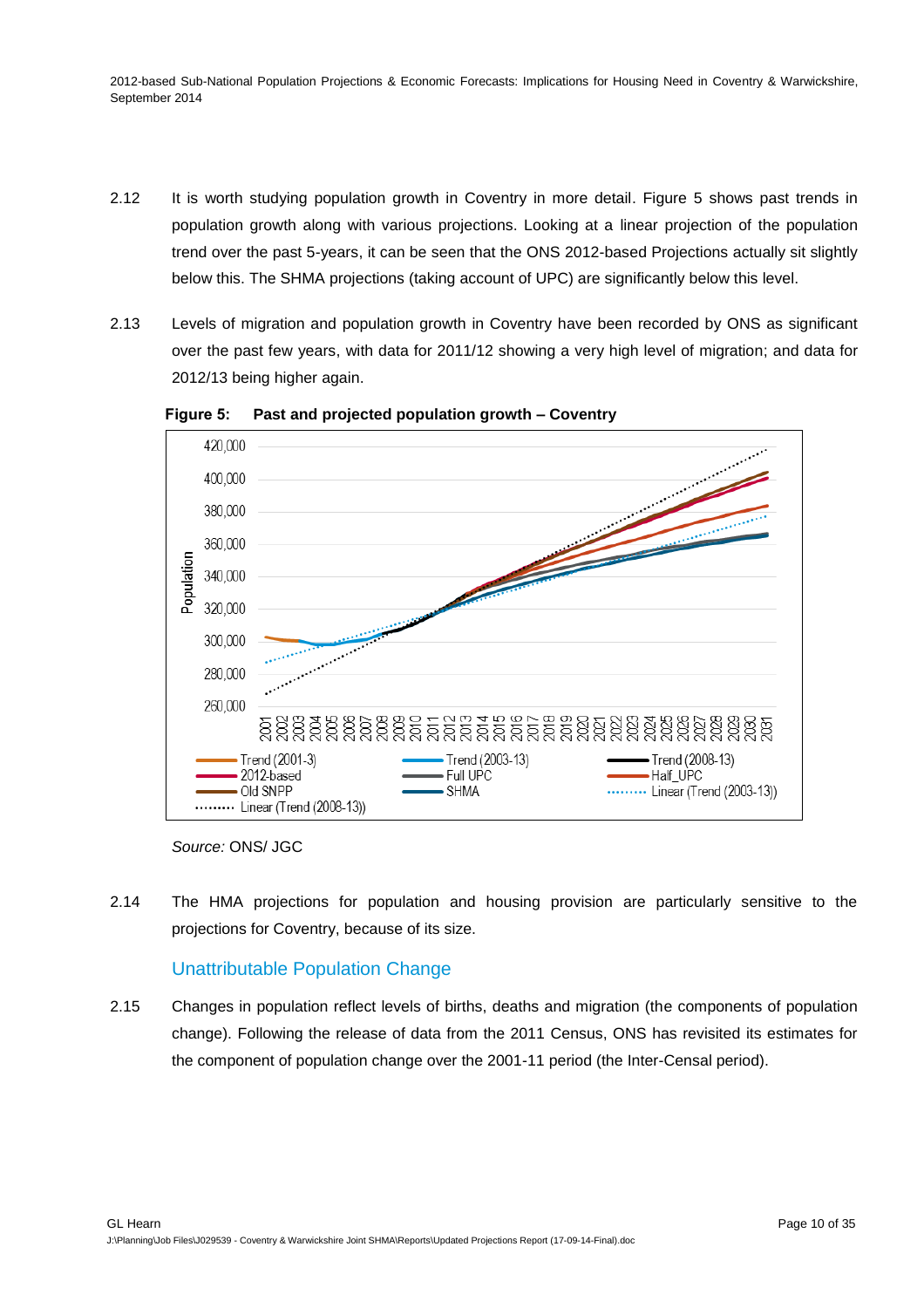- 2.16 Part of the growth in population which was recorded over this period has been ascribed to 'Unattributable Population Change.' At a national level this represents 103,700 persons across England. ONS consider that this is likely to reflect a combination of errors in the following:
	- Sampling variability
	- International migration estimates
	- Census population estimates, both in 2001 and 2011
	- Internal migration estimates (at a sub-national level).
- 2.17 ONS has considered the issues as to whether it should adjust the SNPP for Unattributable Population Change. Its *Report on Unattributable Population Change (ONS, Jan 2014)* concluded that it would not be appropriate to do so, on the basis that the scale of the issue was not that substantial and that there was no evidence that there was bias in the trend data which would be expected to continue into the future. In particular ONS concluded that **UPC is unlikely to be seen in continuing national trends** as:
	- It is unclear what proportion of the UPC is due to sampling error in the 2001 Census, adjustments made to Mid-Year Population Estimates (MYEs) post the 2001 Census, sampling error in the 2011 Census and or error in the intercensal components (mainly migration);
	- If it is due to either the 2001 Census or 2011 Census then the components of population change will be unaffected;
	- If it is due to international migration, it is likely that the biggest impacts will be seen earlier in the decade and will have less of an impact in the latter years, because of improvements introduced to migration estimates in the majority of these years.
- 2.18 Adjusting projections for UPC would have a downward impact on projected population growth and housing need for some authorities within the HMA; but upwards in others. The greatest impact is on projections for Coventry.
- 2.19 We have sought to interrogate the data to explore this issue. In Coventry the 2011 Census showed a population which was lower than previous ONS estimates, and thus UPC is negative. The potential reasons for this include that the 2001 population was under-estimated; the 2011 was overestimated (which would seem the least likely); or net migration has been over-estimated. However the additional 2 years of population data we now have continue to suggest relatively rapid population growth in Coventry. The more recent data from ONS Mid-Year Estimates supports the projections for migration for Coventry in the 2012 SNPP. This suggests that migration errors, if there are any, are more likely to be within the earlier part of the 2001-11 period and less likely to affect the most recent population projections. Thus whilst we should accept a greater degree of uncertainty in projecting Coventry's population, there is no clear, defensible basis for making a UPC adjustment to the new SNPP Projections. The core projections in the 2013 SHMA Report did include adjustments to migration based on Unattributable Population Projection.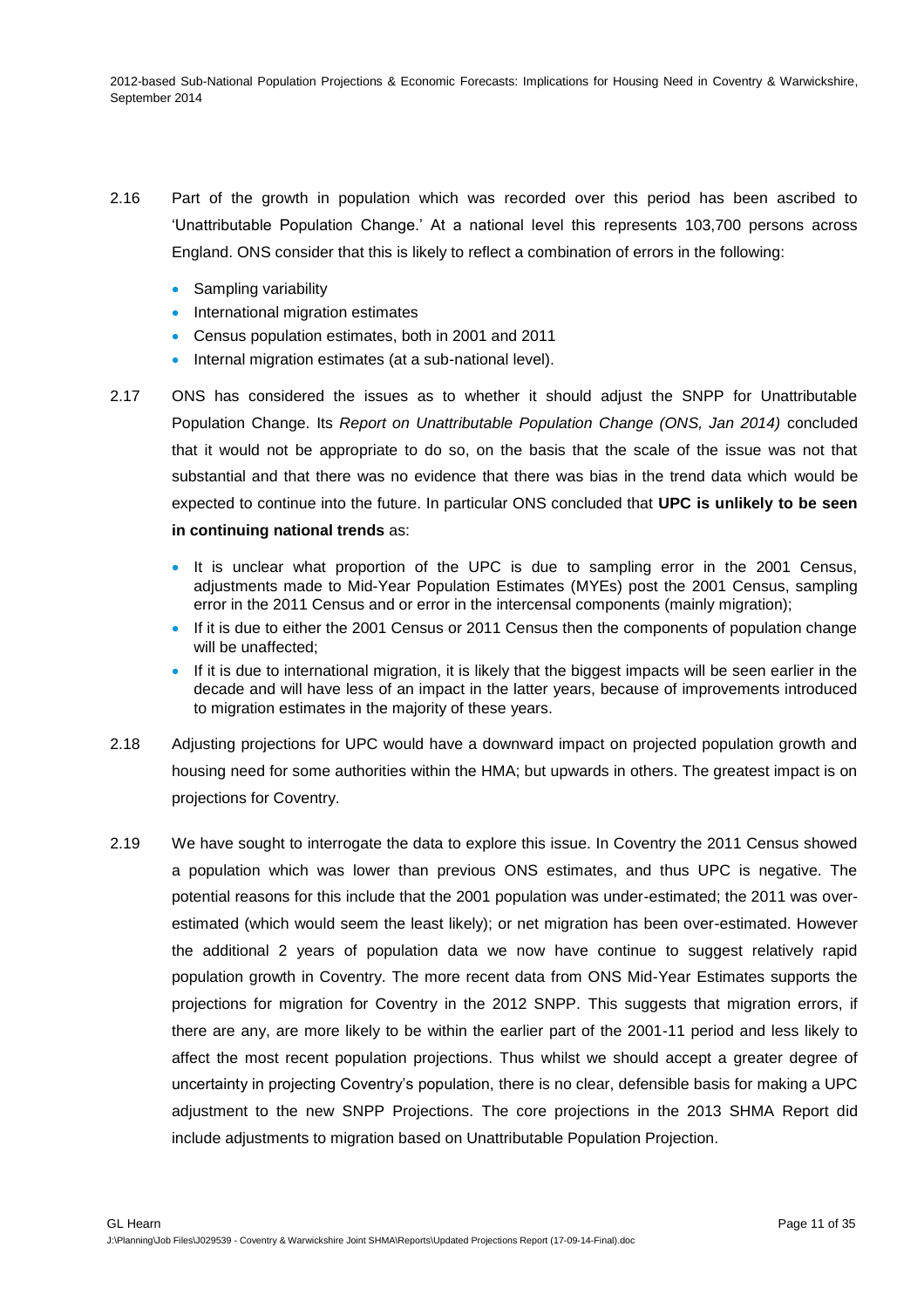2.20 For other authorities in the HMA the impacts are less substantial. Whilst we would recognise that the projections are sensitive to UPC, the more recent demographic evidence does support the ONS 2012 SNPP. Again we do not consider that there is a clear, defensible justification for making adjustments to the SNPP; particularly at an HMA level given the similarity of the projections to the trend data. As we have set out in Section 1, we attach greater weight to the projection outputs at an HMA level.

## Housing Needs

- 2.21 It is possible to take the data from the 2012-based SNPP and model levels of housing need from this. This is achieved by applying household formation rate assumptions to the population data. The method used is consistent to that in the SHMA, with all scenarios (other than the very last one – entitled 'part return to trend') being based on headship rates which track 2011-based data to 2021 and 2008-based data (rebased) from 2021 to 2031.
- 2.22 The SHMA suggested a need based on demographic trends for 3,750 dwellings per annum across the HMA (increased slightly to 3,800 in the SHMA conclusions to take account of specific issues in different areas). A similar analysis based on the 2012-based SNPP shows a slightly higher figure for housing need of about 3,900 – 4,000 per annum (again based on projecting forward past demographic trends). This is shown in Figure 6. The additional projections are based on applying household representative rates to the 2012 SNPP population projections, and do not include any adjustments or uplift to take account of other factors (which did influence the 'SHMA conclusion' figures).

| <b>Housing Need per</b><br><b>Annum</b> | SNPP_Adj<br><b>(SHMA core</b><br>output) | <b>Final SHMA</b><br><b>conclusion</b> | 2012-based<br><b>SNPP</b> | Part return to<br>trend |
|-----------------------------------------|------------------------------------------|----------------------------------------|---------------------------|-------------------------|
| Coventry                                | 1.179                                    | 1,180                                  | 1,885                     | 1,811                   |
| <b>North Warwickshire</b>               | 165                                      | 175                                    | 159                       | 204                     |
| <b>Nuneaton &amp; Bedworth</b>          | 494                                      | 495                                    | 394                       | 422                     |
| <b>Rugby</b>                            | 658                                      | 660                                    | 441                       | 453                     |
| <b>Stratford-on-Avon</b>                | 538                                      | 570                                    | 463                       | 508                     |
| <b>Warwick</b>                          | 718                                      | 720                                    | 564                       | 606                     |
| <b>TOTAL (HMA)</b>                      | 3,753                                    | 3,800                                  | 3,906                     | 4,004                   |

### <span id="page-11-0"></span>**Figure 6: Estimated Housing Need per Annum – Alternative Demographic-Led Scenarios**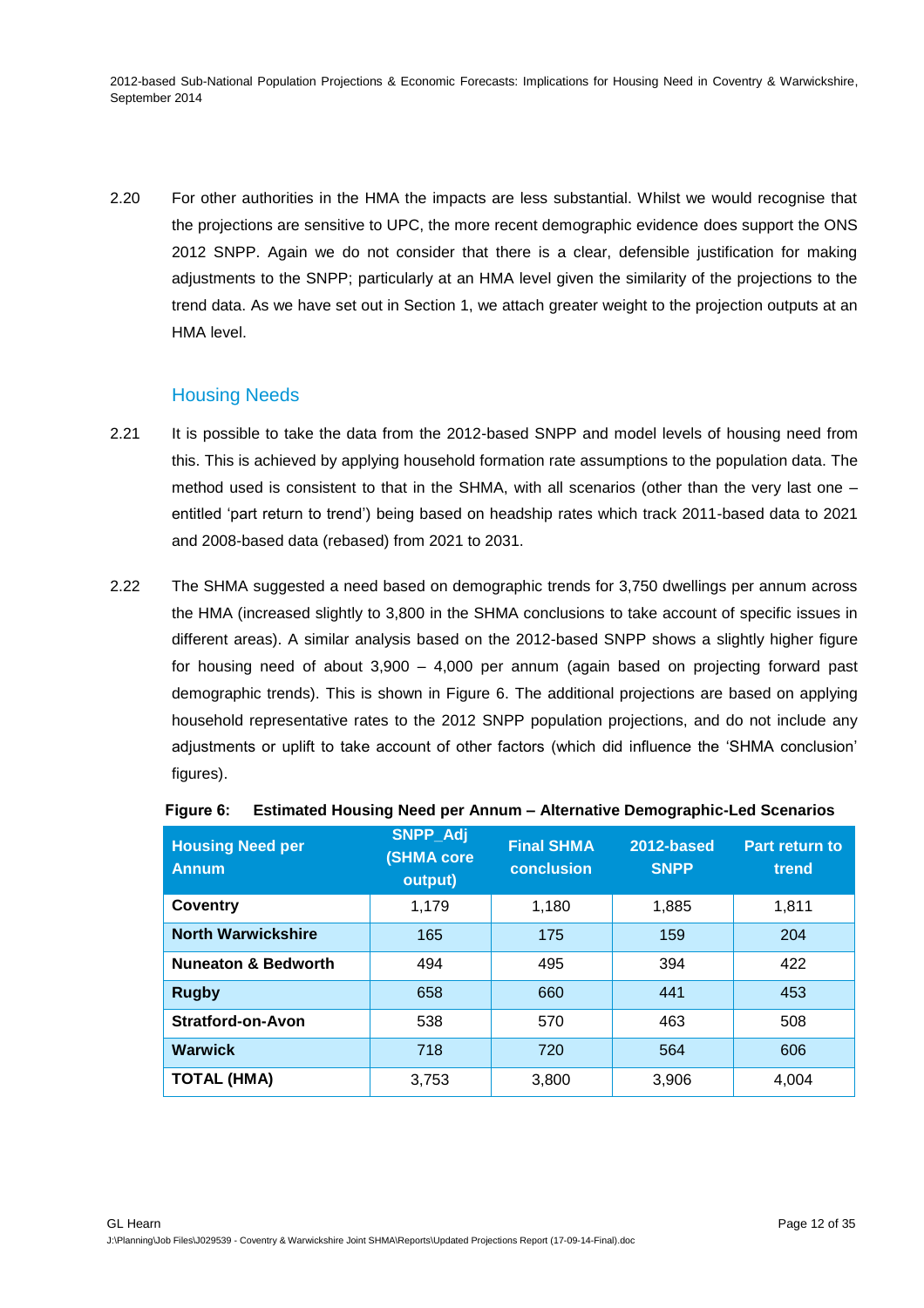- 2.23 Whilst the projections for population are sensitive to assumed levels of migration; the household projections are also sensitive to assumed levels of household formation.
- 2.24 The approach to modelling household formation in the SHMA (and to derive the need for 3,900 homes per annum identified above) is based on projecting household formation rates in the CLG 2011-based Interim Household Projections to 2021, and the 2008-based Household Projections thereafter.
- 2.25 Whilst the Practice Guidance promotes use of the latest household projections, which at the time of writing are the 2011-based Household Projections; the household formation rates within these are based on trends over the 2001-11 period, and the Practice Guidance indicates that plan-makers may consider sensitivity testing based on alternative assumptions including household formation rates. As the 2011-based Household Projections are trend based, there is a degree to which they project worsening household formation rates amongst key age groups (particularly those in their 20s and 30s) over the period to 2021.
- 2.26 We have run a further sensitivity analysis around household formation trends, modelling a "part return to trend" scenario. This looks in more detail at the specific reasons why headship rates may have diverged from longer-term trends. It looks specifically at individual age groups and the extent these trends have moved away from the figures expected in the 2008-based projections.
- 2.27 The methodology recognises work carried out by the Cambridge Centre for Housing and Planning Research (CCHPR) at Cambridge University which has suggested that part of the divergence in household formation rates from long-term trends is associated with international migration; and part due to the impact of affordability and housing market conditions together with the wider economic climate on levels of household formation.
- 2.28 The "part return to trend" scenario seeks to disaggregate the impact of these factors for each of the local authorities in the HMA, and adjusts household formation rates on the assumption that household formation rates may increase, relative to the trends in the 2011-based Household Projections, as housing market conditions improve.
- 2.29 This scenario effectively attempted to look at the relative level of suppression of household formation in each area taking account of the extent to which particular age groups have moved away from trends and trying to quantify the impact international migration and growth in BME communities has had on household structures. This method shows a higher level of need overall (for about 4,000 homes per annum) although when compared with the core 2012-based SNPP projection the figures are lower in Coventry and higher in other areas. This reflects the greater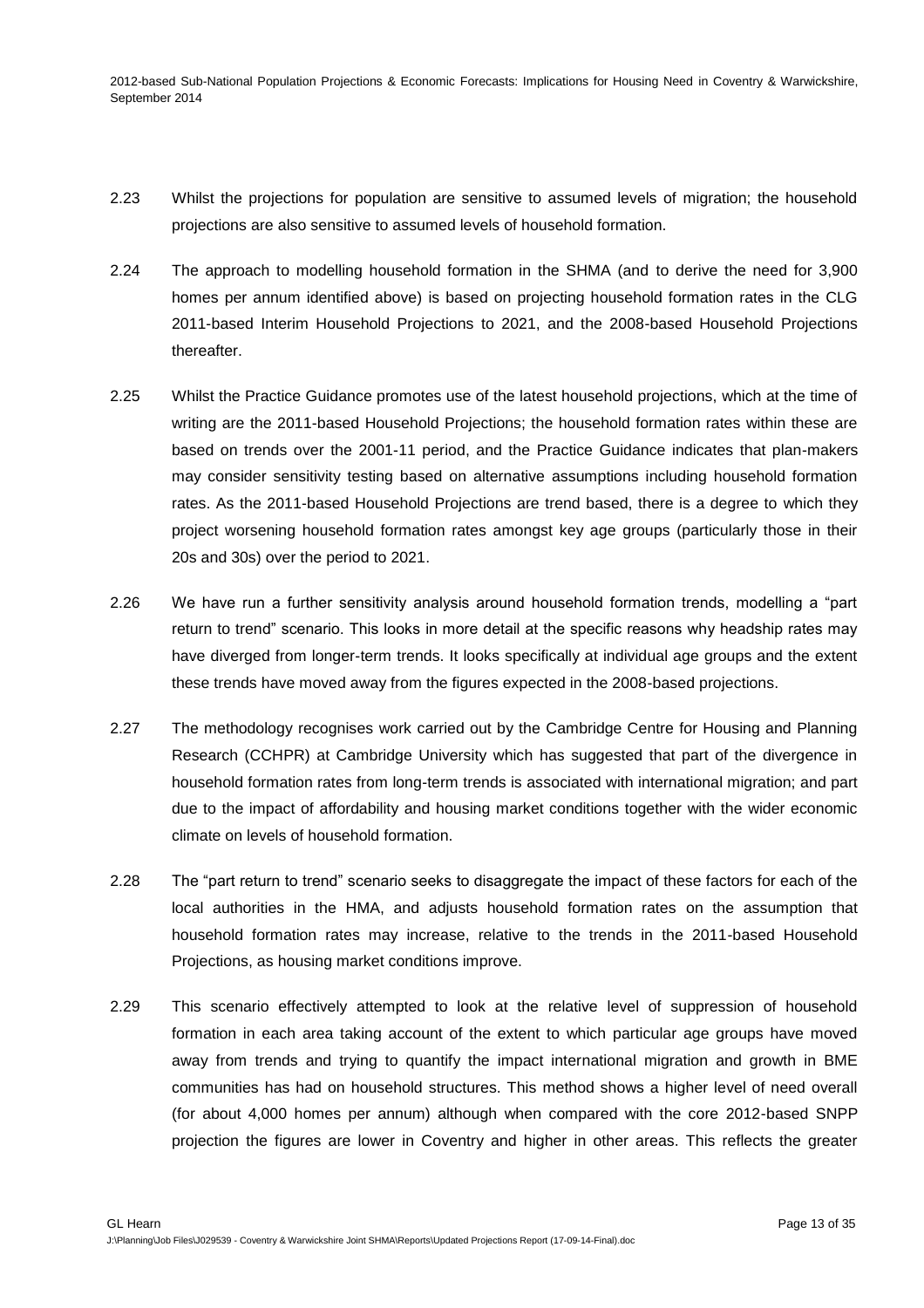impact of international migration on population growth in the City where the evidence suggests that changes in household structures are likely to have been more strongly influenced by international migration, growth in the BME community and student population which typically have include larger households than other groups within the population.

- 2.30 The demographic projections on which the Joint SHMA Report conclusions were based modelled household formation at a 'midpoint' between the trends shown in the CLG 2008- and 2011-based Household Projections. The 'part return to trend' approach is similar, in that it continues to model household formation rates which are expected to sit between those shown in these national projections, but looks at the potential dynamics for different age groups and in different areas in greater detail. It in effect seeks to take a sophisticated approach which takes account of the potential differential impact of international migration in different areas within the HMA, and to estimate the degree to which we may see household formation rates for specific age groups increase.
- 2.31 These projections are based solely on demographic trends. In Section 3 we consider how economic growth may influence demographic changes. In Section 4 we move on to consider other factors including the evidence of affordable housing need and market signals as set out in the SHMA, drawing the evidence together to set out revised findings regarding the Objectively-Assessed Need for Housing.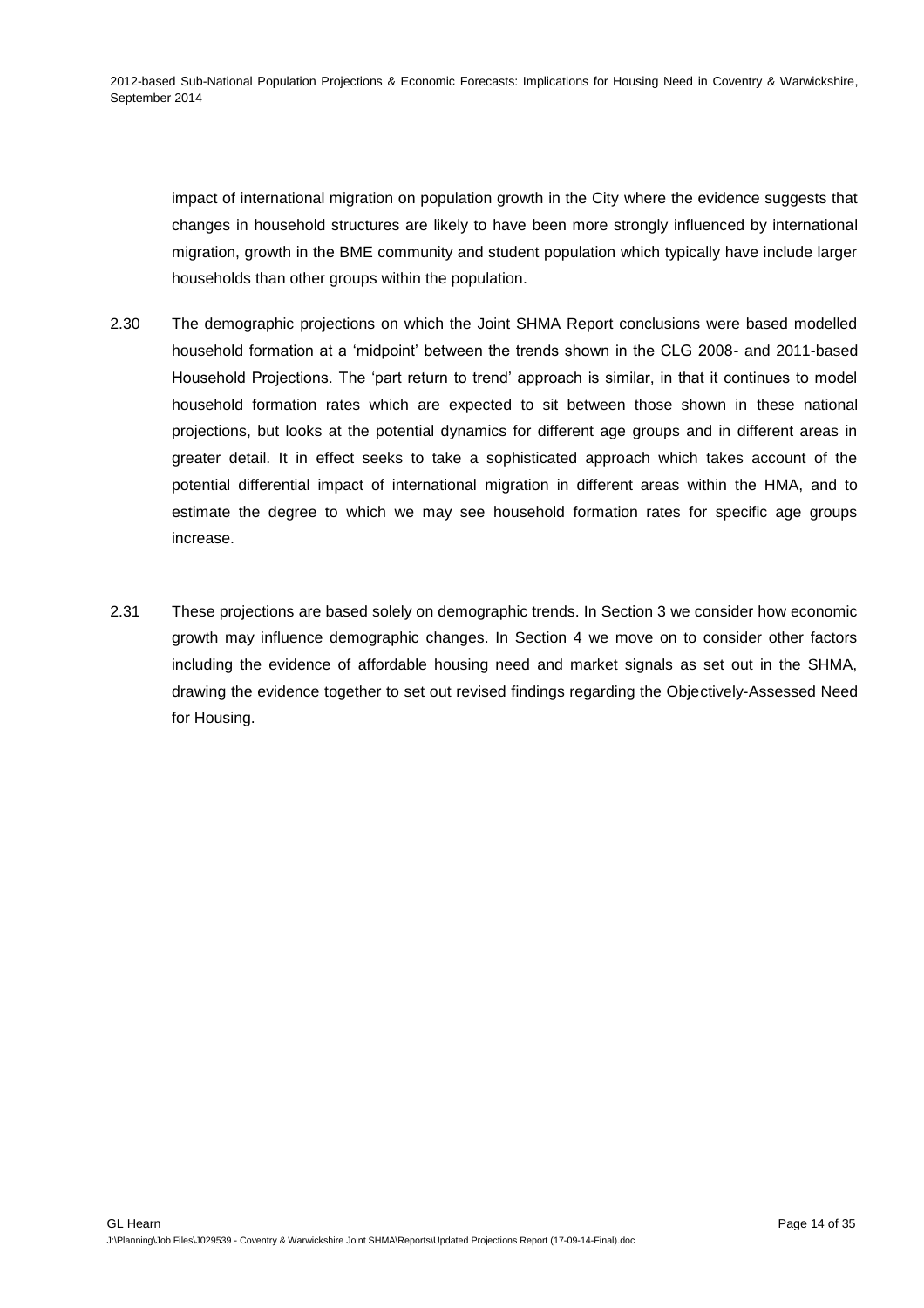## **3 ECONOMIC FORECASTS**

- 3.1 GL Hearn has also been asked to consider how economic growth within the Coventry and Warwickshire Housing Market Area (HMA) might influence future housing needs.
- 3.2 Economic forecasting is not an exact science, and forecasts are influenced by the assumptions made within them. Inevitably looking over 15+ years there is uncertainty regarding how the economy might perform overall, and in different areas.
- 3.3 The interaction between economic growth and housing need will be influenced by:
	- The nature of employment growth, including the relationship between growth in full- and parttime jobs, and the extent to which some people hold down more than one job;
	- Changes in the age structure of the population, the degree to which we see people working for longer because of societal changes and/or changes in state pension ages;
	- The relationship between skills needed and those of the resident workforce, and the degree to which levels of unemployment and worklessness change over time;
	- Changes to commuting patterns, both within the HMA and with areas outside of it, which can be influenced by differences in population and economic dynamics as well as other factors such as transport investment.
- 3.4 The complexity of this relationship makes modelling complex and affects the accuracy at which it can be done. However we have sought to consider in this section what level of housing provision might be necessary to support potential levels of employment growth.
- 3.5 We have considered two sets of forecasts for future employment growth:
	- Forecasts from Experian's Regional Planning Service, dated May 2013. These forecasts were considered in the November 2013 Joint SHMA Report;
	- Forecasts from Cambridge Econometrics, supplied by Warwickshire County Council, dated August 2013. These forecasts have informed the Local Enterprise Partnership's work in developing the Strategic Economic Plan, and the Coventry and Warwickshire Joint Employment Land Review (Atkins, 2014).
- 3.6 Econometric forecasts are volatile, particularly at a local authority level. The forecasts considered assume that historical relationships between performance of sectors in a given local authority and the region hold true moving forwards (i.e. if a sector performed in relative terms better in Warwick District in the past, it is projected to continue to do so). They take account of the structure of the local economy and its relative past performance. The forecasts do not however take account of land supply or development constraints; or of initiatives or interventions which might stimulate economic growth (in so far as they may differ in their impact to past interventions).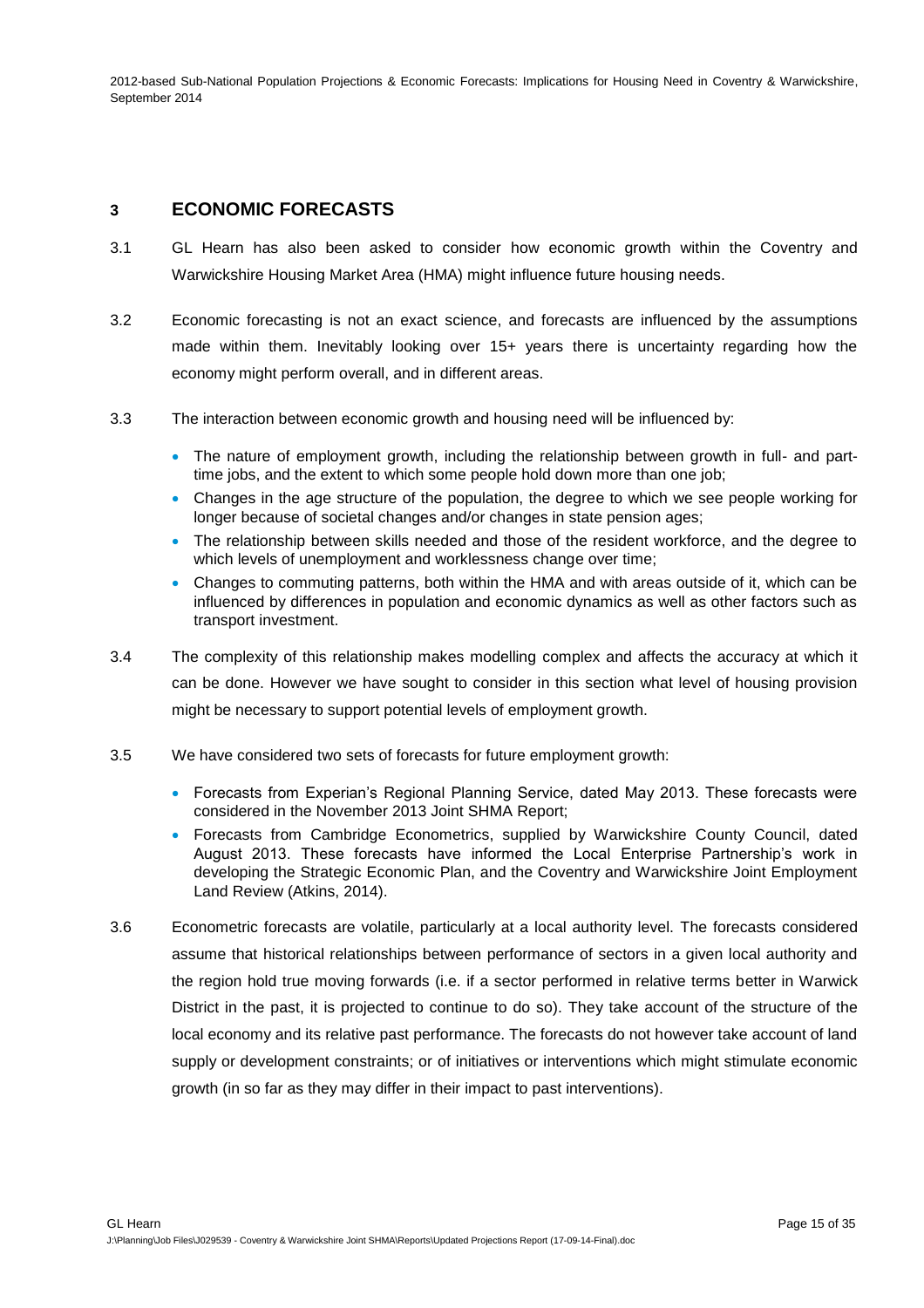- 3.7 Taking account of these factors, forecasts are likely to be more reliable at an HMA level than for individual local authorities where specific supply-side factors are likely to have a greater influence on past (and future) performance.
- 3.8 Both sets of forecasts are thus 'Policy Off.' They reflect Cambridge Econometrics and Experian's respective views regarding future economic performance at the time of their preparation in 2013. Neither forecast is inherently 'right' or 'better' – they simply reflect differences in the views of the two economic forecasters regarding the performance of different sectors in the economy. The Experian forecasts considered herein are the same as those considered in the Joint SHMA Report (Nov 2013).

### Employment Growth Assumptions

#### **Cambridge Econometrics**

3.9 The Cambridge Econometrics forecasts make the following assumptions regarding employment growth between 2011-31. GL Hearn considers that greater weight should be attached to the overall HMA findings than those relating to individual authorities, not least as major investment and development projects could influence the future geography of employment growth.

|                                | <b>Job growth (2011-31)</b> | % increase from 2011 |
|--------------------------------|-----------------------------|----------------------|
| <b>Coventry</b>                | 25,300                      | 16.6%                |
| <b>North Warwickshire</b>      | 13,500                      | 32.3%                |
| <b>Nuneaton &amp; Bedworth</b> | 6,300                       | 13.8%                |
| <b>Rugby</b>                   | 10,900                      | 21.9%                |
| <b>Stratford-on-Avon</b>       | 15,700                      | 24.7%                |
| <b>Warwick</b>                 | 18,900                      | 20.9%                |
| HMA                            | 90,500                      | 20.4%                |
| <b>West Midlands</b>           |                             | 15.7%                |
| UK.                            |                             | 13.3%                |

<span id="page-15-0"></span>**Figure 7: Forecast Employment Growth – Cambridge Econometrics, 2011-31** 

Source: Cambridge Econometrics<sup>1</sup>

3.10 The Cambridge Econometrics projections run to 2025. We have assumed that total employment growth over the 2025-31 period is consistent to that projected in the forecasts for the 2019-25 period.

 1 The figures set out in Figure 7 are for total employment. This differs from those for Full-Time Equivalent (FTE) Jobs set out in the Joint Employment Land Review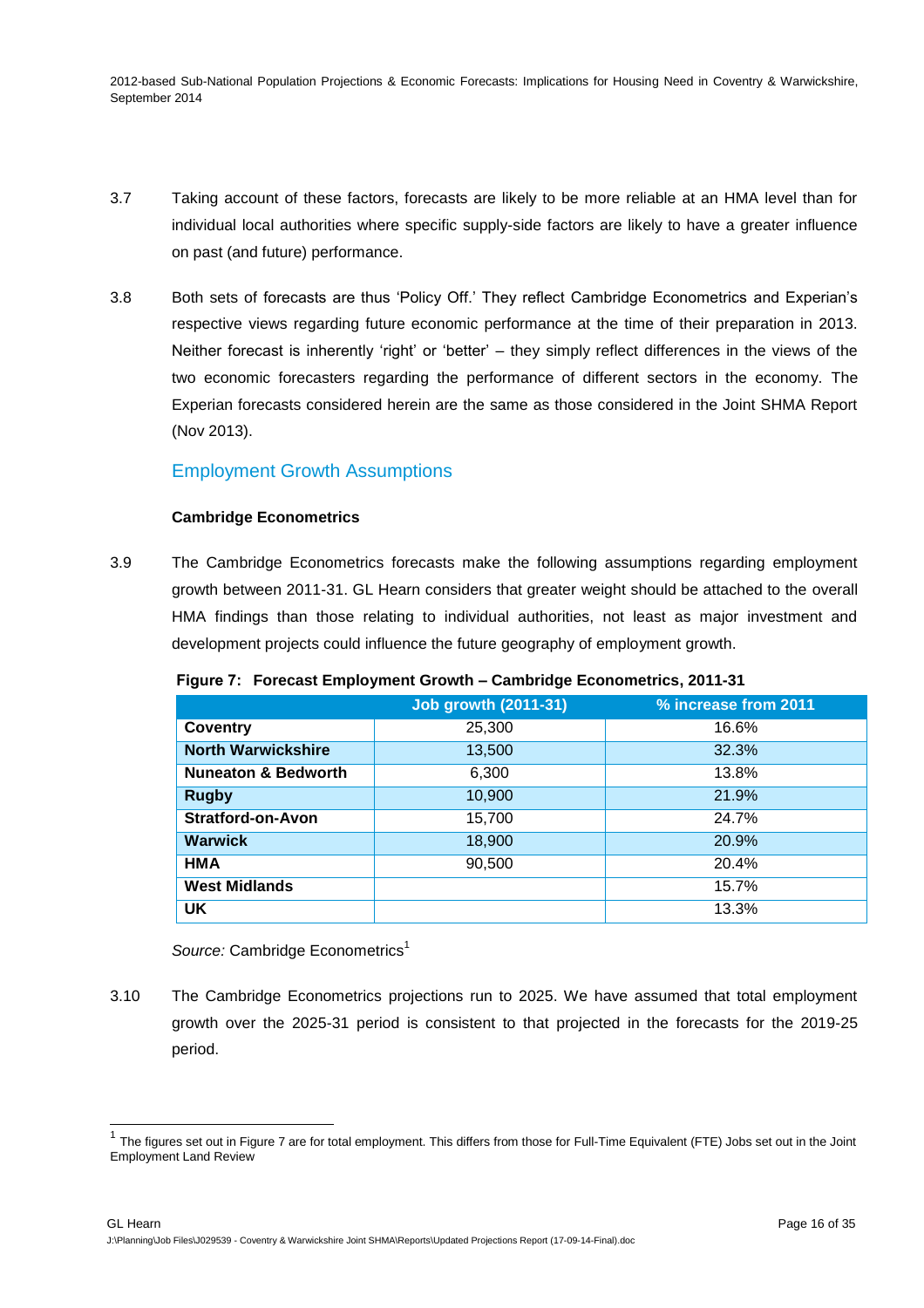3.11 These Cambridge Econometrics forecasts are also used in the Coventry and Warwickshire Joint Employment Land Review (ELR). The ELR however uses figure for Full-Time Equivalent jobs whereas the total jobs figures have been considered herein.

### **Experian**

- 3.12 Experian's forecasts for employment growth are set out in Figure 8 below. Across the HMA the Experian figures are lower, suggesting employment growth between 2011-31 of 62,600 jobs compared to employment growth of 90,500 forecast by Cambridge Econometrics.
- 3.13 Experian forecast overall employment growth in the HMA which broadly matches that forecast across the West Midlands, albeit slightly slower than that across the UK as a whole. In contrast, the Cambridge Econometrics forecasts are for stronger relative performance of the HMA compared to either the region or UK.

|                                | 2011-31 Total Ch | % Increase from 2001 |
|--------------------------------|------------------|----------------------|
| Coventry                       | 22,600           | 15.0%                |
| <b>North Warwickshire</b>      | 9,400            | 21.3%                |
| <b>Nuneaton &amp; Bedworth</b> | 4,400            | $9.7\%$              |
| <b>Rugby</b>                   | 6,500            | 14.0%                |
| <b>Stratford-on-Avon</b>       | 9,500            | 15.0%                |
| <b>Warwick</b>                 | 10,300           | 11.8%                |
| <b>HMA</b>                     | 62,600           | 14.3%                |
| <b>West Midlands</b>           | ٠                | 14.3%                |
| <b>United Kingdom</b>          | -                | 14.5%                |

#### <span id="page-16-0"></span>**Figure 8: Forecast Employment Growth – Experian, 2011-31**

*Source:* Experian

### Commuting Assumptions

- 3.14 GL Hearn and JGC have sought to consider the level of housing need which might be needed to support these. In doing so we have taken account of commuting dynamics to derive a Labour Supply Scenario (as we did in the Joint SHMA Report) but also modelled the relationship between jobs and homes based on a 1:1 relationship between growth in residents and employment and jobs at a local authority level.
- 3.15 In both scenarios we have modelled is some improvement in employment rates moving forwards as the economy recovers and to take account of planned changes to pensionable ages (as we did in the Joint SHMA Report).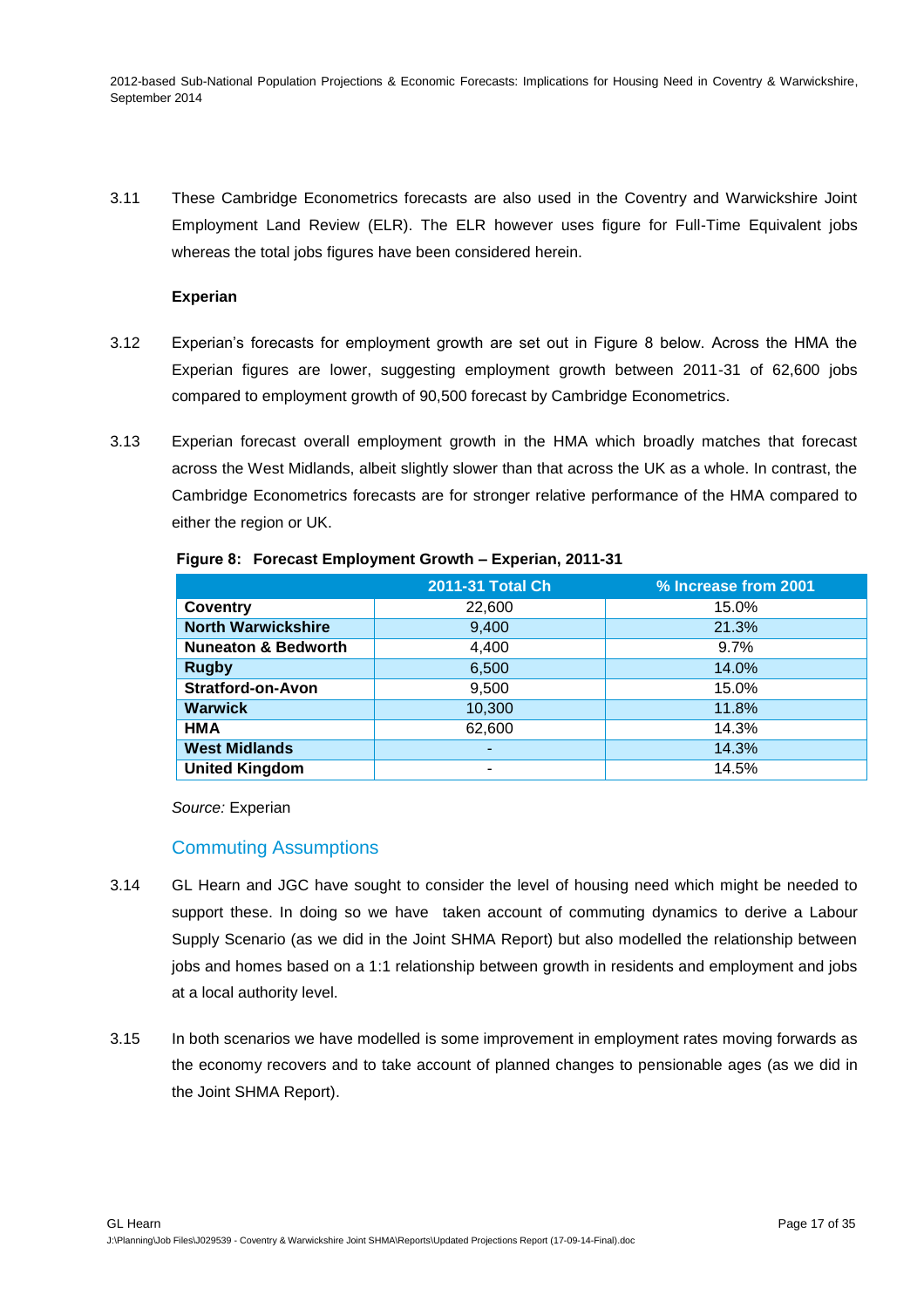#### <span id="page-17-0"></span>3.16 Figure 9 below sets out commuting patterns based on analysis of the 2011 Census.

|  |  | Figure 9: Commuting Patterns, 2011 |
|--|--|------------------------------------|
|--|--|------------------------------------|

|                                | <b>Residents in</b><br>employment | <b>People working in</b><br>area | <b>Commuting Ratio</b> |
|--------------------------------|-----------------------------------|----------------------------------|------------------------|
| <b>Coventry</b>                | 138,142                           | 148,921                          | 0.93                   |
| <b>North Warwickshire</b>      | 31,418                            | 39,768                           | 0.79                   |
| <b>Nuneaton &amp; Bedworth</b> | 60,416                            | 45,509                           | 1.33                   |
| <b>Rugby</b>                   | 50,716                            | 47,701                           | 1.06                   |
| <b>Stratford-on-Avon</b>       | 61,377                            | 64,012                           | 0.96                   |
| <b>Warwick</b>                 | 70,069                            | 78,236                           | 0.90                   |
| <b>HMA</b>                     | 412,138                           | 424,147                          | 0.97                   |

*Source*: Census (2011)

3.17 These figures can be compared with similar data from the 2001 Census (shown below) which was considered in the Joint SHMA Report (Nov 2013). The key changes are in North Warwickshire, where the 2011 Census data shows a notable level of net in-commuting. This partly reflects the development of large employment sites such as Birch Coppice and Hams Hall in the Borough Boundary. The other main change is in Stratford-on-Avon District, which has gone from being a net exporter of labour to a net importer. This will in part be due to a fairly modest increase in the workforce (linked in part to the ageing of the population) although job creation does look to have been pretty strong (up by over 11,000 in just 10-years).

|                                | <b>Residents in</b><br>employment | <b>People working in</b><br>area | <b>Commuting Ratio</b> |  |
|--------------------------------|-----------------------------------|----------------------------------|------------------------|--|
| <b>Coventry</b>                | 125,458                           | 141,927                          | 0.88                   |  |
| <b>North Warwickshire</b>      | 30,507                            | 29,353                           | 1.04                   |  |
| <b>Nuneaton &amp; Bedworth</b> | 56,527                            | 41,971                           | 1.35                   |  |
| <b>Rugby</b>                   | 43,157                            | 43,671                           | 0.99                   |  |
| <b>Stratford-on-Avon</b>       | 56,358                            | 52,757                           | 1.07                   |  |
| <b>Warwick</b>                 | 62,481                            | 69,105                           | 0.90                   |  |
| <b>HMA</b>                     | 374,488                           | 378,784                          | 0.99                   |  |

<span id="page-17-1"></span>**Figure 10: Commuting Patterns in Coventry/Warwickshire – 2001**

*Source:* 2001 Census

3.18 As in the SHMA, the labour demand scenario in each case assumes that there is a 1:1 relationship between growth in residents in employment and jobs growth in each authority; whilst the labour supply scenario takes account of commuting patterns (but does not apply any policy adjustments seeking to influence these). For clarity, a commuting ratio in excess of 1 suggests evidence of out commuting of residents for jobs, whilst a ratio less than 1, suggests stronger evidence of people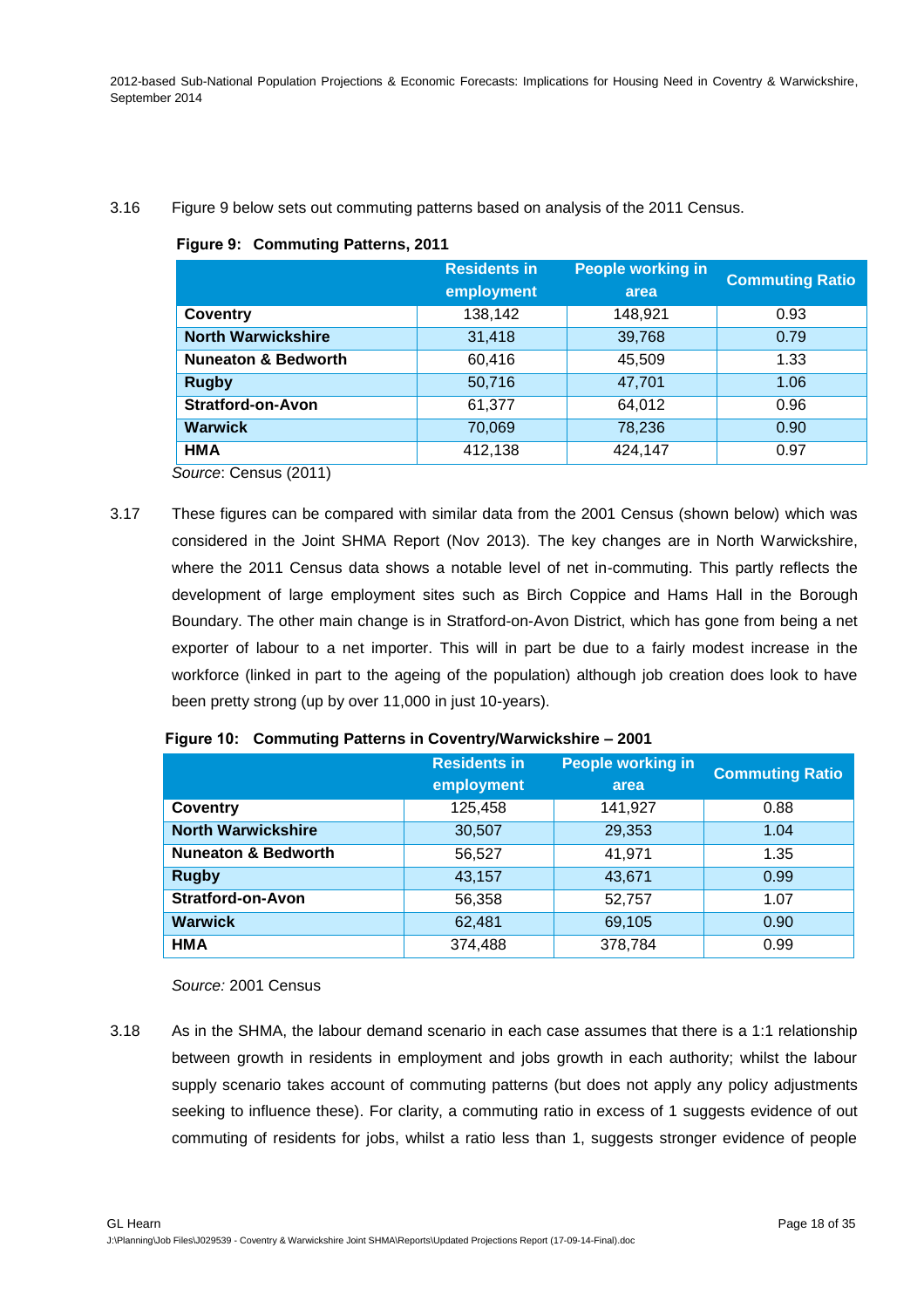commuting into an authority area to take up jobs. The modelling approach to commuting is consistent with that in the Joint SHMA Report (Nov 2013).

# Implications for Housing Provision

- 3.19 Figures 11 and 12 set out the results of the modelling, setting out economic-led projections for housing need linked to the Experian and Cambridge Econometrics jobs forecasts respectively. The projection linked to the 2012-based SNPP has also been included for reference. We have modelled household formation in these projections based on a 'part return to trend' scenario as described in Section 2.
- 3.20 The modelling indicates that at an HMA level, the Experian econometric forecasts result in a modelled need for 3640 - 3750 homes per annum (rounded to the nearest 10) to 2031. This is below the level of need identified based on the 2012 SNPP.

<span id="page-18-0"></span>

|                                | <b>Part return-to-trend</b> |                        |                        |  |  |  |  |
|--------------------------------|-----------------------------|------------------------|------------------------|--|--|--|--|
|                                | 2012-based SNPP             | <b>Experian Labour</b> | <b>Experian Labour</b> |  |  |  |  |
|                                |                             | demand                 | supply                 |  |  |  |  |
| <b>Coventry</b>                | 1,811                       | 1,000                  | 943                    |  |  |  |  |
| <b>North Warwickshire</b>      | 204                         | 502                    | 432                    |  |  |  |  |
| <b>Nuneaton &amp; Bedworth</b> | 422                         | 389                    | 442                    |  |  |  |  |
| <b>Rugby</b>                   | 453                         | 437                    | 452                    |  |  |  |  |
| <b>Stratford-on-Avon</b>       | 508                         | 778                    | 764                    |  |  |  |  |
| <b>Warwick</b>                 | 606                         | 640                    | 604                    |  |  |  |  |
| <b>TOTAL (HMA)</b>             | 4,004                       | 3,747                  | 3,636                  |  |  |  |  |

#### **Figure 11: Housing Need per Annum based on Experian Forecasts, 2011-31**

*Source:* Experian/ GLH/ JGC

3.21 A higher level of housing need is generated in the scenario based on the Cambridge Econometrics' forecasts. The modelling indicates that in this scenario, 4550 – 4580 homes per year (rounded to the nearest 10) would be needed in the HMA per annum. This scenario models higher net migration to the Coventry and Warwickshire HMA than in the 2012 SNPP to support the forecast growth in jobs.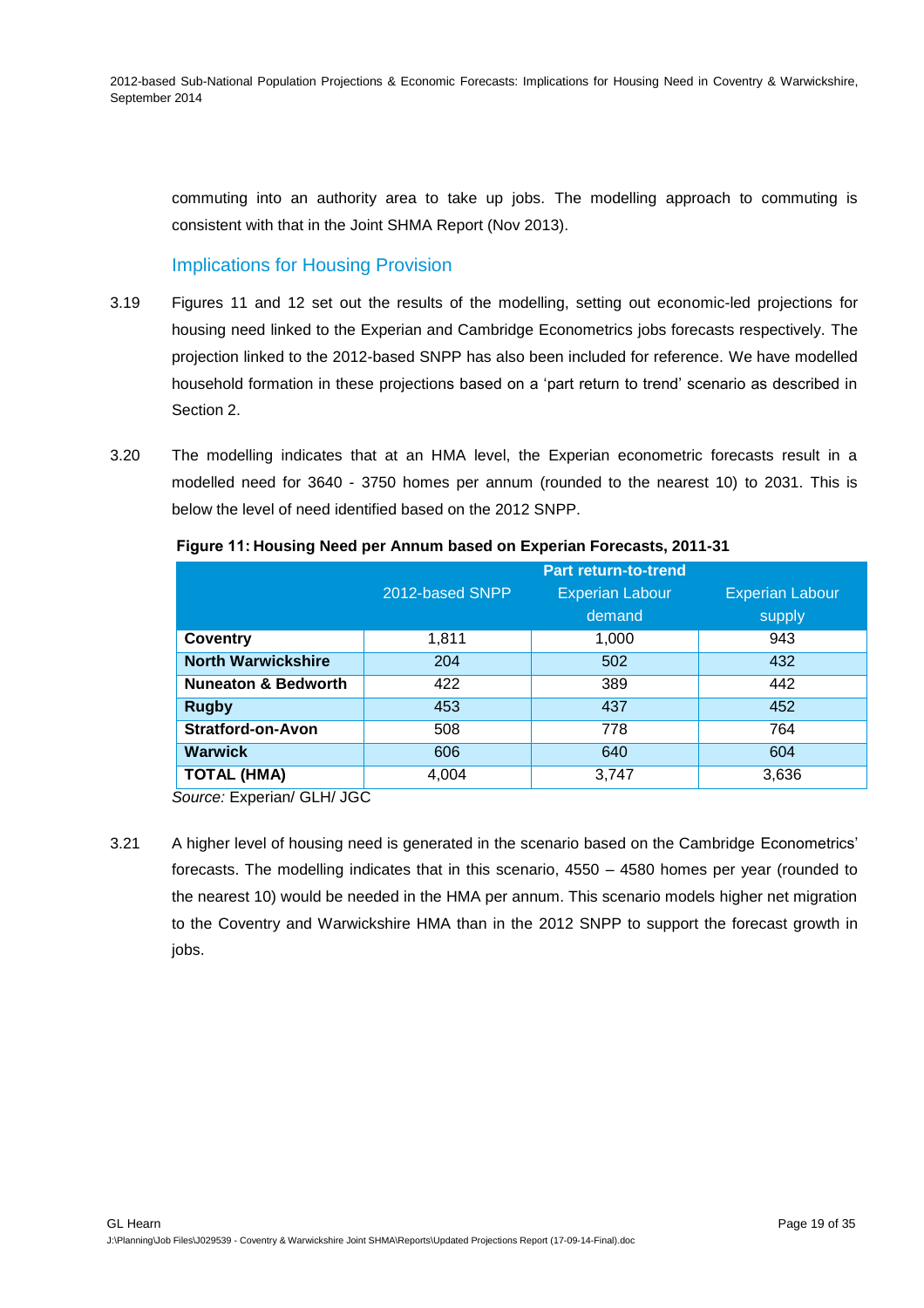<span id="page-19-0"></span>

| <u>r iyarda izi ndading nood por Alinani badda on dambridgo Eddhomothor i ordadidi, zu radi</u> |                 |                                        |                         |  |  |  |  |  |  |
|-------------------------------------------------------------------------------------------------|-----------------|----------------------------------------|-------------------------|--|--|--|--|--|--|
|                                                                                                 | 2012-based SNPP | <b>CE Labour demand</b>                | <b>CE Labour supply</b> |  |  |  |  |  |  |
|                                                                                                 |                 | Homes per Annum (Part Return to Trend) |                         |  |  |  |  |  |  |
| Coventry                                                                                        | 1,811           | 1,164                                  | 1,060                   |  |  |  |  |  |  |
| <b>North Warwickshire</b>                                                                       | 204             | 583                                    | 601                     |  |  |  |  |  |  |
| <b>Nuneaton &amp; Bedworth</b>                                                                  | 422             | 433                                    | 513                     |  |  |  |  |  |  |
| <b>Rugby</b>                                                                                    | 453             | 575                                    | 571                     |  |  |  |  |  |  |
| <b>Stratford-on-Avon</b>                                                                        | 508             | 938                                    | 976                     |  |  |  |  |  |  |
| <b>Warwick</b>                                                                                  | 606             | 886                                    | 825                     |  |  |  |  |  |  |
| <b>TOTAL (HMA)</b>                                                                              | 4.004           | 4,579                                  | 4,546                   |  |  |  |  |  |  |

|  |  |  |  | Figure 12: Housing Need per Annum based on Cambridge Econometrics Forecasts, 2011-31 |  |
|--|--|--|--|--------------------------------------------------------------------------------------|--|
|  |  |  |  |                                                                                      |  |

#### *Source:* CE/GLH/JGC

- 3.22 The forecasts also raise some geographical issues. Coventry has a younger population on average than other parts of the HMA (as shown by analysis in the main SHMA Report). As Figure 3 demonstrates the SNPP demographic projections also show the strongest population growth in the City. As a result the SNPP Projection see significant growth in the resident working-age population, with growth to a level which exceeds the expected growth in jobs in both economic forecasts. In the Economic-led projections we have thus adjusted migration to reduce growth in the workforce in Coventry. In the Warwickshire authorities, the economic-led projections model stronger migration relative to the SNPP and we therefore adjust upwards the level of migration to support the expected growth in jobs in the economic forecasts. The economic evidence in this forecast thus suggests a different distribution of housing provision within the HMA.
- 3.23 Standing back from the data, the policy issue which is raised relates to the balance between housing and economic growth in and around Coventry, either in regard to a need to focus economic investment in and around Coventry or in regard to ensuring that new employment sites/ opportunities are accessible to Coventry residents (or to agree an alternative distribution of housing provision). There are potentially skills and transport-related components to this.
- 3.24 It should be borne in mind that the forecasts shown are simply baseline forecasts for economic growth. In interpreting the modelling in plan-making, the forecast employment growth assumptions should be compared against those in other parts of each Council's evidence base. A detailed interrogation of local economic dynamics, opportunities and risks, should inform planning assumptions regarding future employment growth and the implications of economic growth on housing need.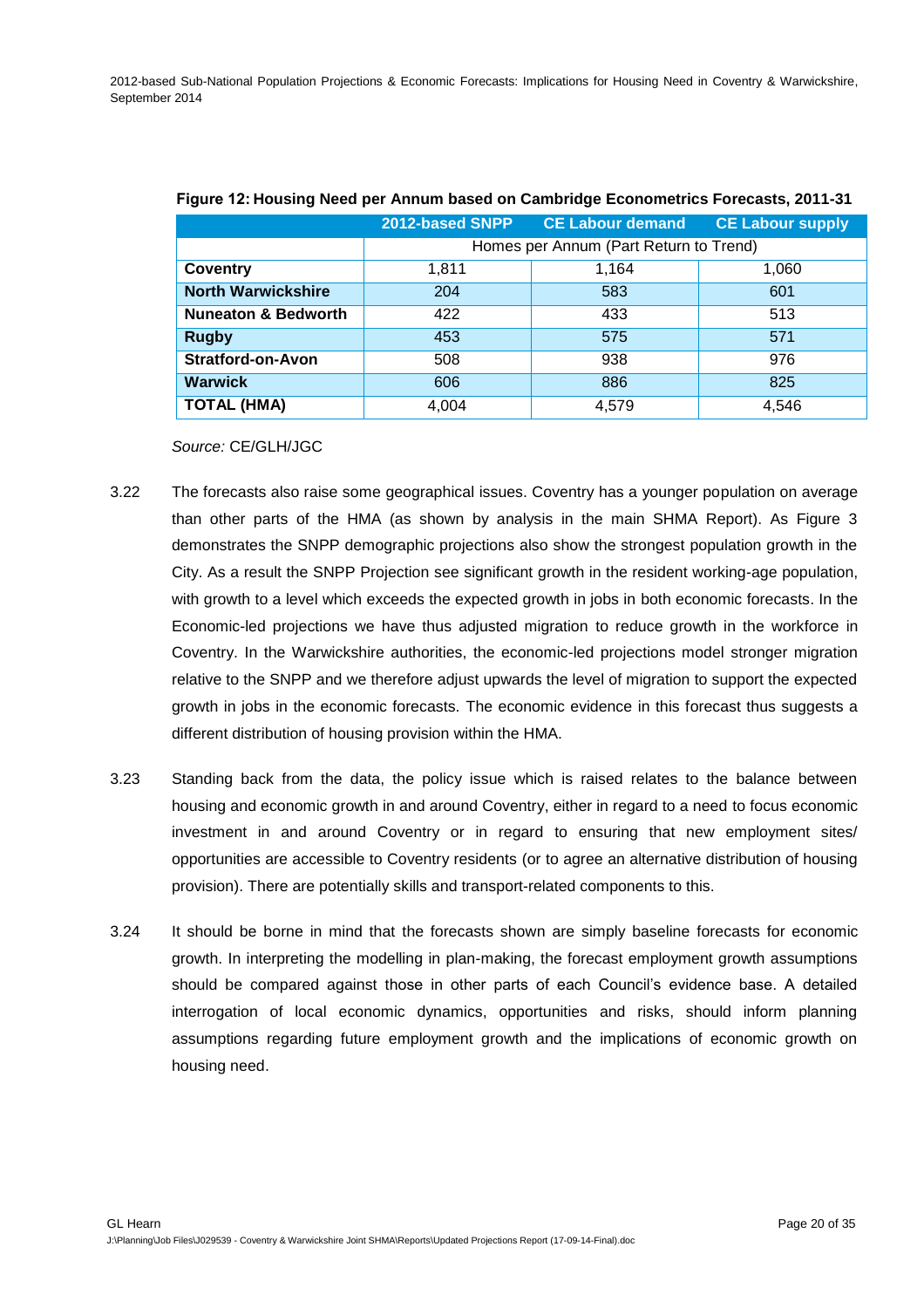# **4 EXAMINING MARKET SIGNALS AND HOUSEHOLD FORMATION RATES**

- 4.1 The Planning Practice Guidance sets out that in determining the Objectively Assessed Need (OAN) for homes, consideration should be given to market signals. In some circumstances this may provide a case for adjusting housing provision.
- 4.2 The approach advocated recognises that demographic projections are 'trend-based' and the essential question is to what degree is planning on past trends realistic. The Practice Guidance outlines that:

*"The housing need number suggested by household projections (the starting point) should be adjusted to reflect appropriate market signals, as well as other market indicators of the balance between the demand for and supply of dwellings ….*

*In areas where an upward adjustment is required, plan makers should set this adjustment at a level that is reasonable. The more significant the affordability constraints (as reflected in rising prices and rents, and worsening affordability ratio) and the stronger other indicators of*  high demand (eg the differential between land prices), the larger the improvement in *affordability needed and, therefore, the larger the additional supply response should be.*

*Market signals are affected by a number of economic factors, and plan makers should not attempt to estimate the precise impact of an increase in housing supply. Rather they should increase planned supply by an amount that, on reasonable assumptions and consistent with principles of sustainable development, could be expected to improve affordability, and monitor the response of the market over the plan period."*

## Affordability and Market Signals

- 4.3 Market signals were considered in the Joint SHMA Report. The analysis in the SHMA identified that:
	- House prices increased notably in the pre-recession decade, most notably between 2002-6, but remained relatively stable between 2008-12. Over this latter period, taking account of inflation, housing fell in value in real terms suggesting higher supply than demand for market homes. Sales volumes highlighted the notable impact of the credit crunch and wider macro-economic conditions which resulted in a notable drop in effective demand for market housing for sale. The evidence suggested that this had fed through to a fall in residential land values. Land values where however higher in south Warwickshire, based on 2010 data, than other parts of the region;
	- **Between 2007-12<sup>2</sup> both lower quartile prices and affordability improved, with the lower quartile** house price to income ratio falling by 7% across Warwickshire to 7.65 in 2012; and by 21% to 5.02 in Coventry. Higher affordability pressures were however evident in Stratford-on-Avon District and to a lesser extent Warwick District, compared to other parts of the HMA;
	- Housing delivery between 2001-11 (in terms of net completions) significantly exceeded the levels of provision planned within the adopted RSS, by a total of 5,232 dwellings across the

<sup>&</sup>lt;u>2</u><br>2 2012 being the latest data available at the time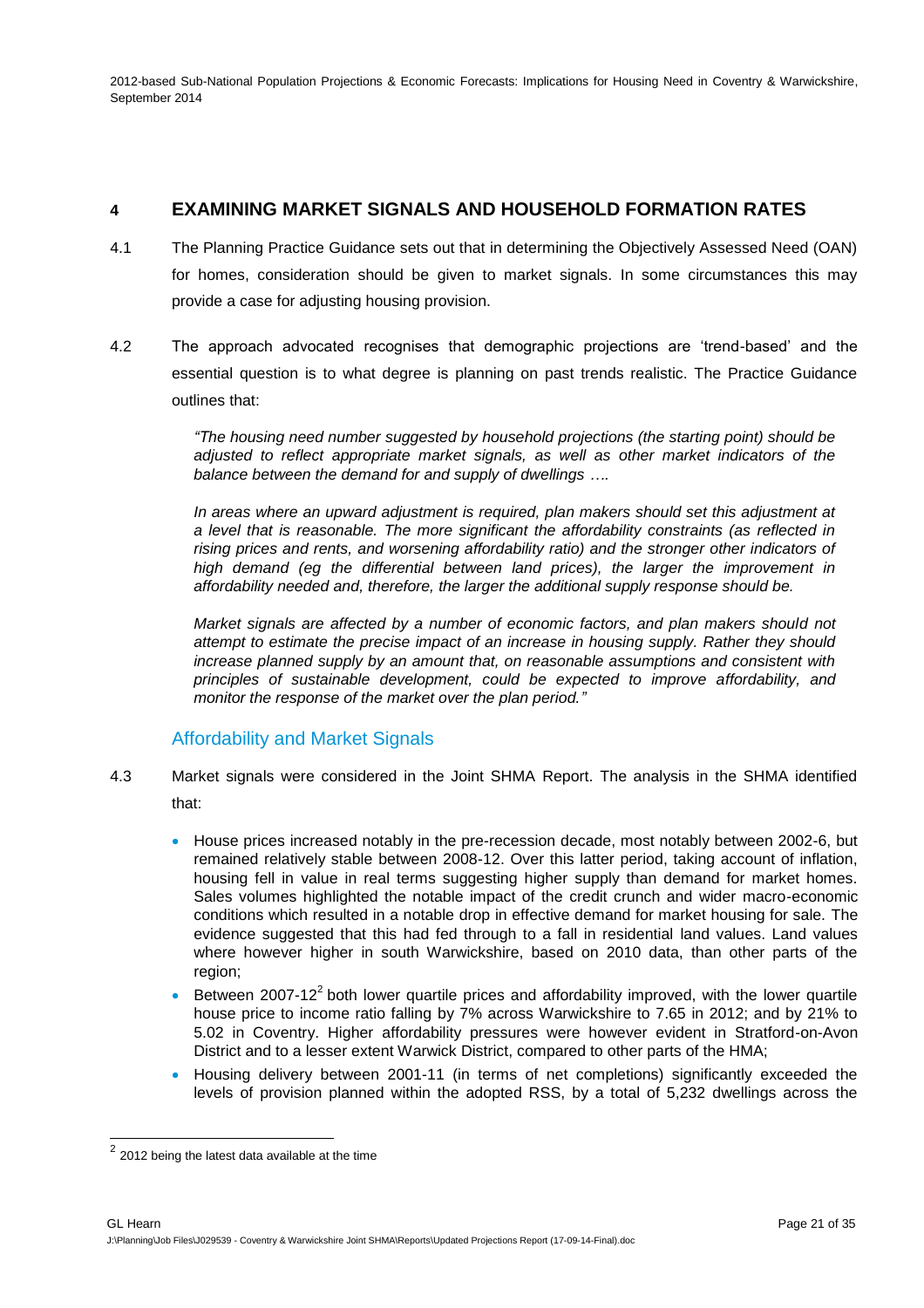> HMA as a whole. Delivery over the 2006-11 period exceeded the proposed level of housing provision within the RSS Phase 2 Panel Report by 12%.

- 4.4 The SHMA analysis considered the need for affordable housing. In doing so, it identify a backlog of affordable housing need of 6,809 households. This included some existing households who needed alternative housing (such as a home of a different size, because of the end of a tenancy or because of affordability issues) as well as some 'concealed' households.
- 4.5 The SHMA analysis also considered overcrowding. It demonstrated that overcrowding has increased over the 2001- 11 decade by 25% measured using the Census Occupancy Rates. This was likely to be partly a function of increasing student households which have higher occupancy ratios (which particularly affects Coventry and Warwick District), partly related to an issue of the balance of the housing stock in some areas (in respect of the mix of housing), particularly in Coventry, and partly an indicator of stress within the market.
- 4.6 Overall the Joint SHMA Report concluded that the market evidence suggested that a deterioration in affordability in the latter part of the period to 2007 plus the downturn in the housing market since that point may have led to some suppression of levels of new household formation. However in looking at the outlook moving forwards, it identified that whilst there were some signs of improvements in housing market conditions, the economy was still struggling to grow; and the likelihood was that household formation rates would remain below long-term trends over a significant proportion of the decade to 2021.
- 4.7 Whilst the rate of growth in UK economic output has picked up over the last year and housing market conditions have improved, housing market activity (measured by sales volumes) remains below levels seen in the decade prior to 2007.

## Relating Affordability and Household Formation Rates

- 4.8 It is important to consider how these housing market trends relate through to demographic projections in considering, as the Planning Practice Guidance recommends, whether there is a case for adjusting levels of housing provision in effect to improve affordability over the longer-term.
- 4.9 National research undertaken for the RTPI by the Neil McDonald and Peter Williams at Cambridge University<sup>3</sup> indicates a particular effect of the decline in affordability between 2001-11 and the economic recession has been young adults living within a parental home for longer or living in shared accommodation rather than separate accommodation. The impact of this, their research

 $\overline{\phantom{a}}$ 

<sup>3</sup> McDonald, N. and Williams, P. (Jan 2014) *Planning for Housing in England: Understanding recent changes in household formation and their implications for planning for housing in England, RTPI, London.*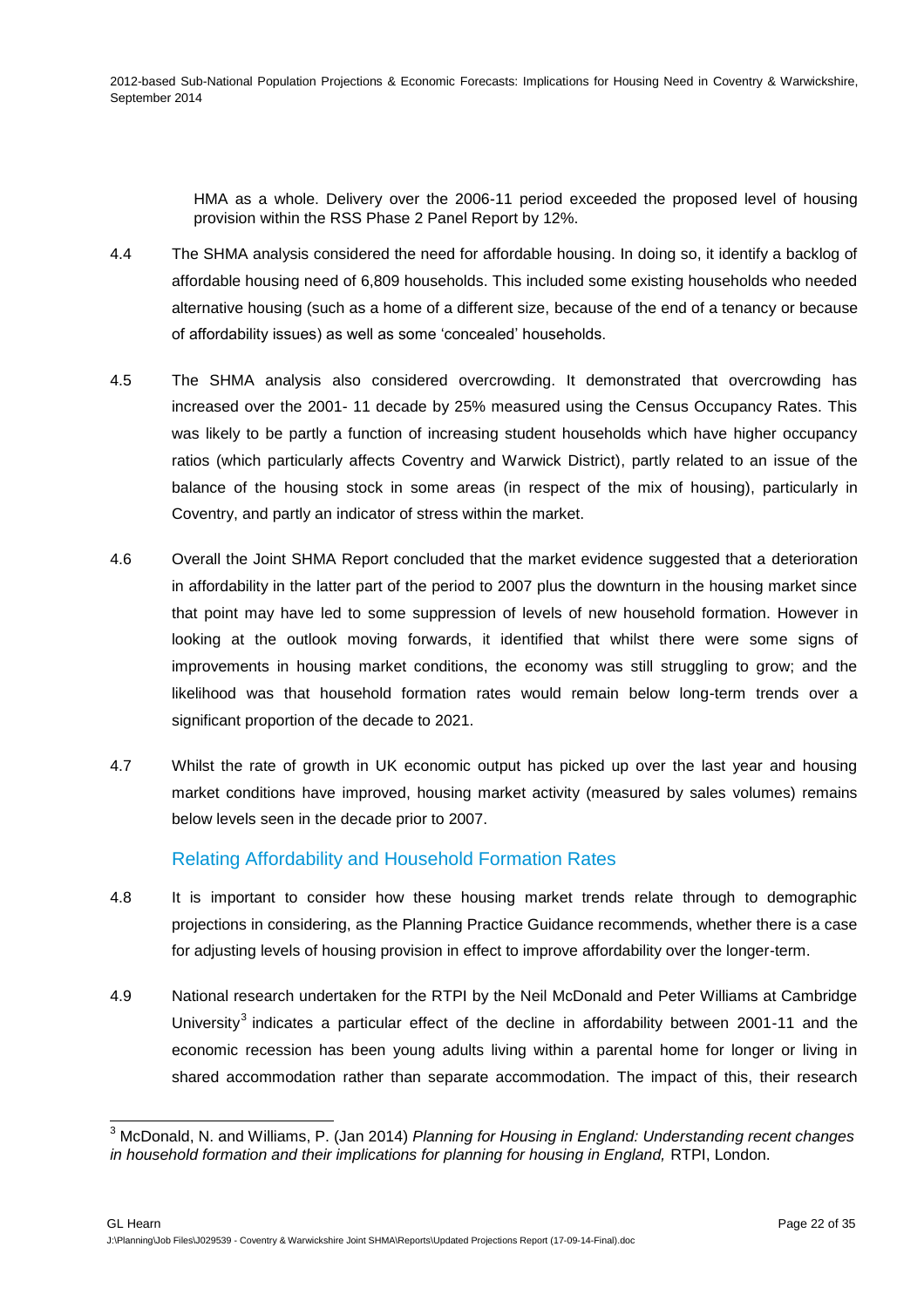shows, has been most significant for the 25-34 age group. Similarly we would expect a particular effect of improving affordability of and access to housing to be an increase in household formation amongst this age group.

A detailed interrogation of demographic dynamics in Coventry and Warwickshire indicates that in demographic terms, the deterioration in affordability of market housing and the economic recession over the 2001-11 decade is likely to have influenced – at least in part - a decline in household formation rates in younger people, particularly amongst those aged between 25-34.

- 4.10 When we consider age-specific data it is notable that those aged 25-34 have lower headship rates than was expected in the 2008-based projections and in Coventry (because of the impact of international migration on household structures) that even under our part return to trend methodology the improvement moving forward still sees the rate in 2031 to be below the figure for 2011. We have therefore run a sensitivity analysis which considers and seeks to quantify the implication of returning the household formation rates of the 25-34 age group back to the 2008 based level by 2031.
- 4.11 The figure below shows headship rates for people aged 25-34 under a range of different scenarios. The data clearly shows that in the 2011-based projection there was expected to be a continued decrease in formation rates (projecting forward trends seen between 2001-11). This in effect assumes that affordability of housing for younger households would decline further. It seems unlikely that this could be supported as a planning assumption. The core (part-return to trend) projection sees an improvement moving forward. The issue however is particularly one of what degree of improvement would be reasonable to plan for.
- 4.12 We have sought to provide an additional sensitivity analysis which considers the potential implications for housing need should household formation rates for younger households rise more strongly than modelled in the 'part return to trend' household projections considered in Sections 2 and 3. This scenario in effect seeks to consider a scenario in which affordability and access to housing for younger households improves, and quantifies what level of housing provision might be associated with this, all other factors being equal. It models the implications of returning household formation rates over the period to 2031 back to levels envisaged in the 2008-based household projections. This is shown in Figure 13. If achieved, the effect would be to reduce the proportions of shared households and persons within this age group living with parents. We term this sensitivity analysis the 'market signals uplift.'
- 4.13 In reality, other factors such as real growth in disposable income (allowing people to save), the availability of and access to mortgage finance, interest rates and economic confidence will all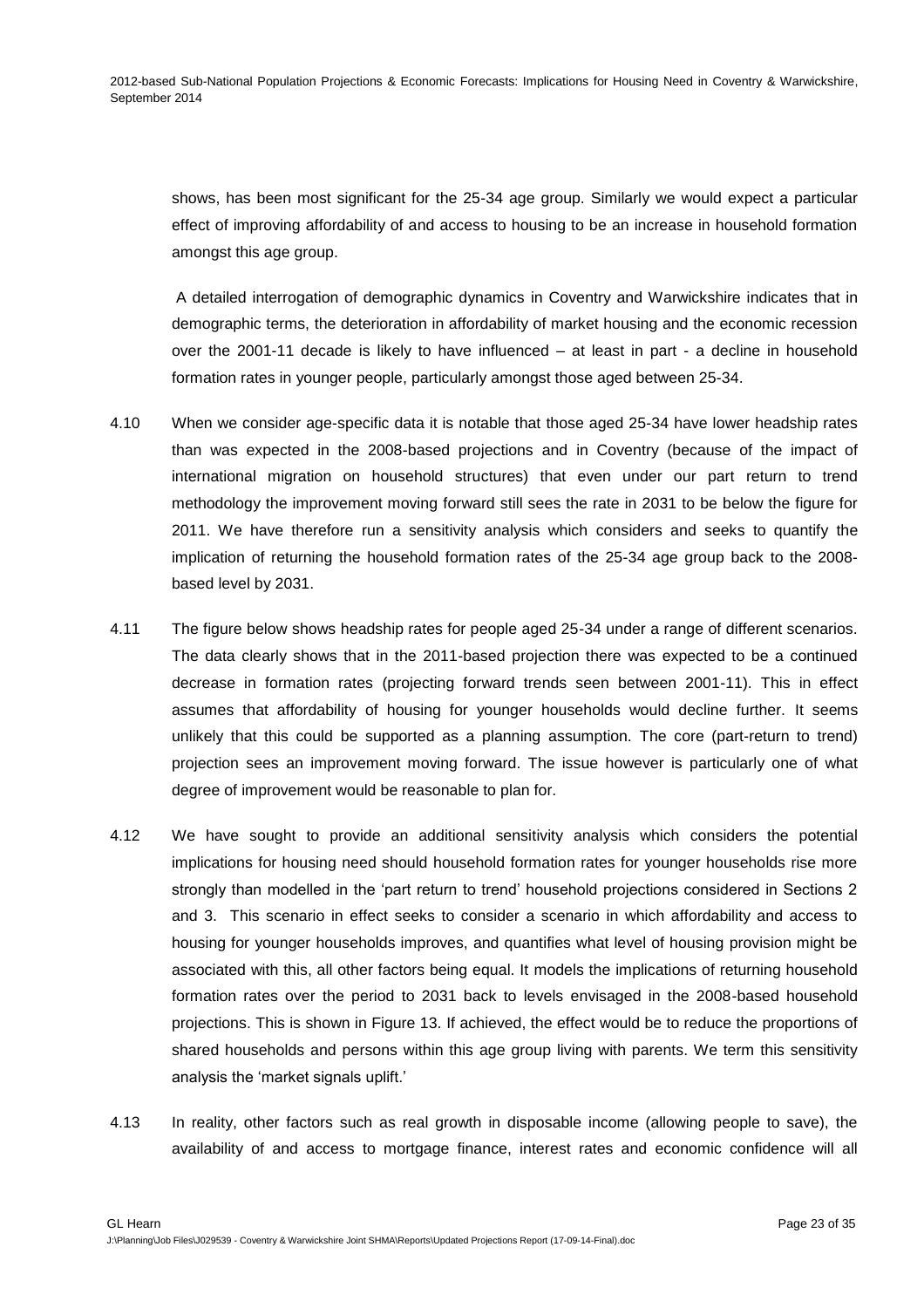influence trends in household formation. There is a complex set of factors at play, and it is difficult to predict how these factors might interact in the future and the impact on household formation rates (in the absence of any supply-side constraints). Furthermore part of the changes in household formation rates between the 2008- and 2011-based projections for this age group may have been due to international migration.

4.14 Figure 13 shows the household formation rates modelled for the 24-34 age group in each authorities. The vertical scale represents the proportion of people in this age group who are expected to be a head of a household. The graphs track the approach used in the different projections.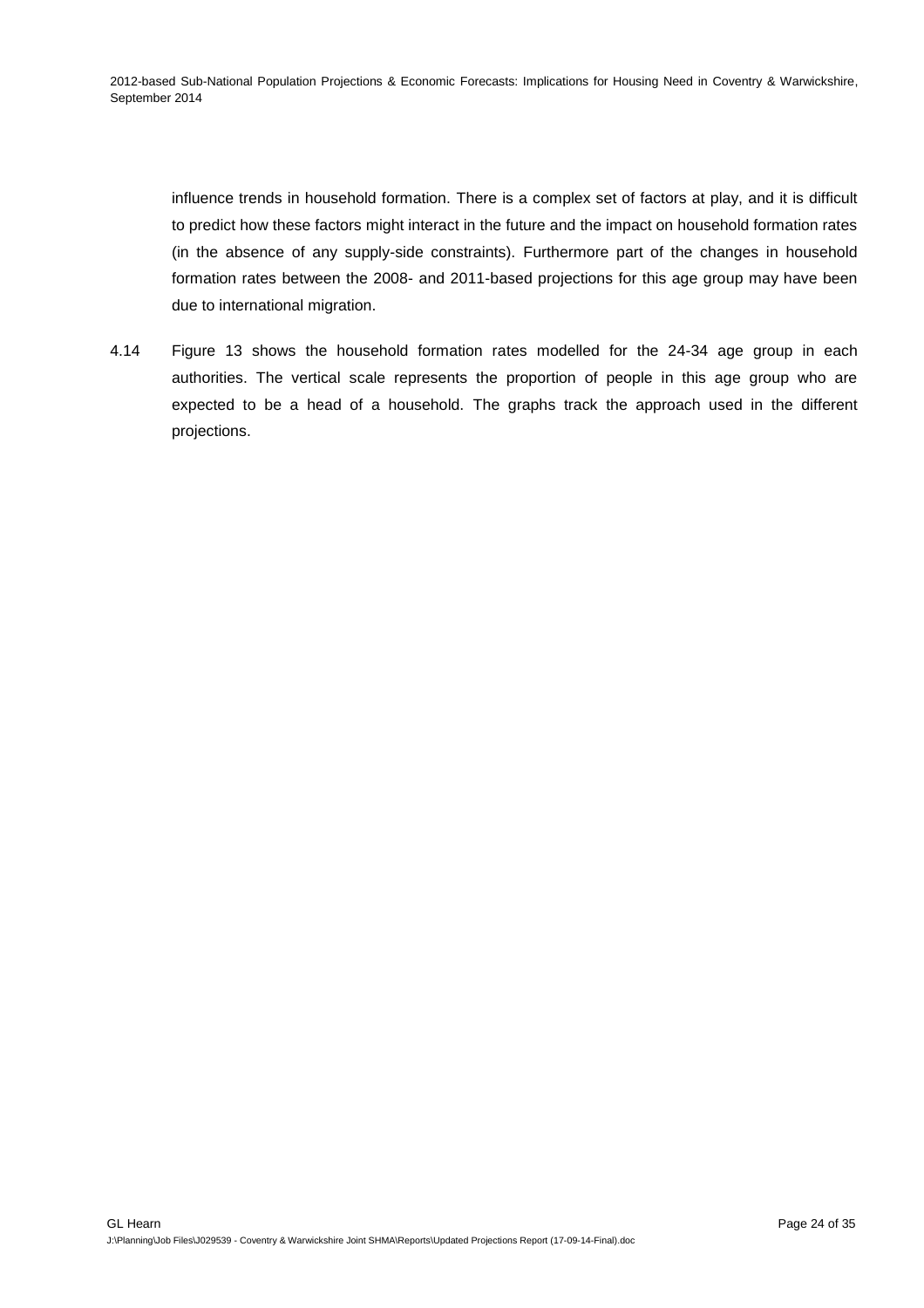<span id="page-24-0"></span>

**Figure 13: Scenarios for Household Formation Rates amongst those aged 25-34** 

4.15 The sensitivity analysis indicates that, all other things being equal, an uplift of between 314 – 369 homes per annum across the HMA would support an improvement in affordability and household formation rates amongst younger households, returning household formation rates for this age group to levels projected in the 2008-based Household Projections by 2031.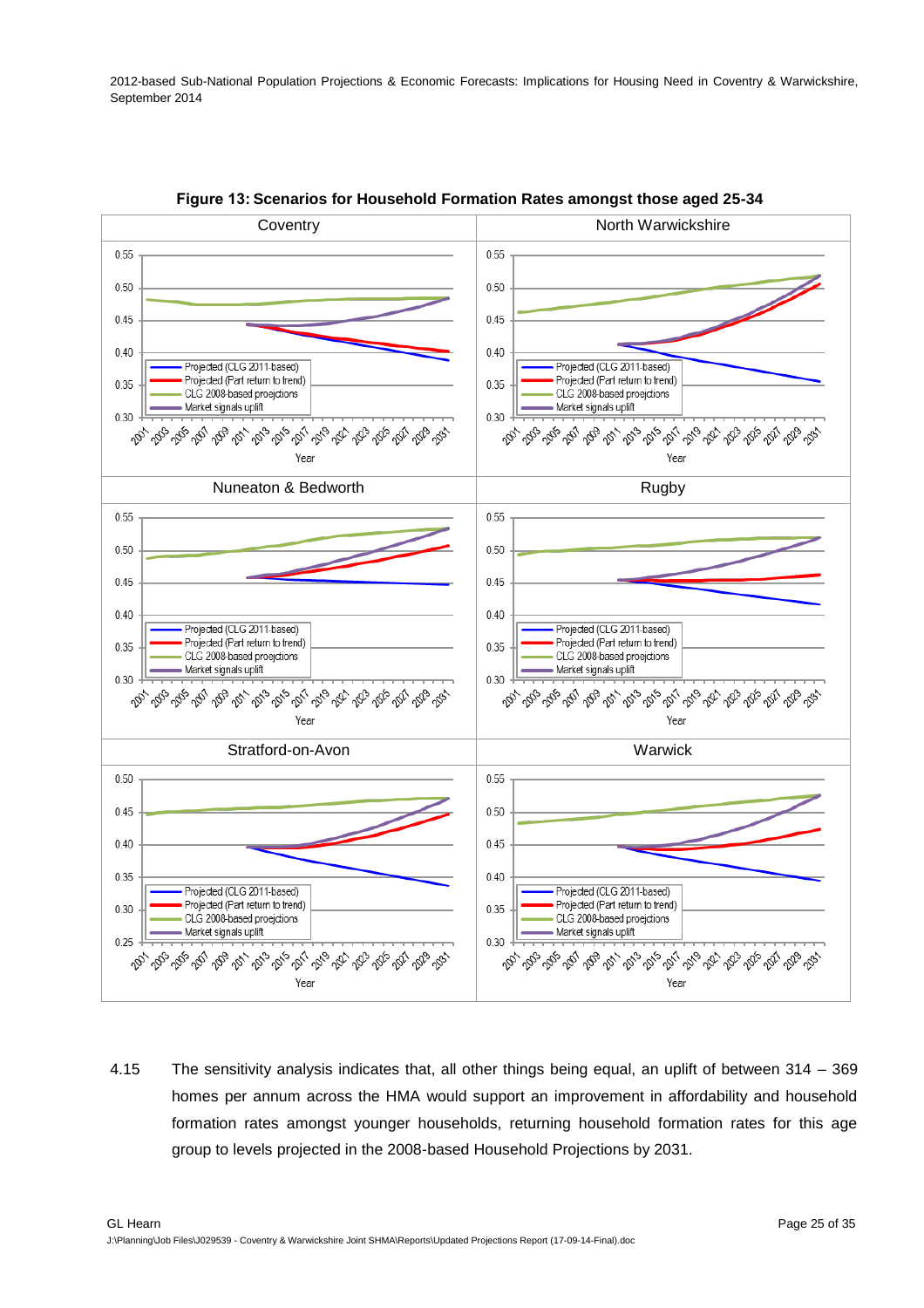4.16 Most of this uplift is seen in Coventry; this is due to Coventry having seen the least initial uplift in the part return-to-trend methodology (linked to the greater impact on the population of international migration and BME communities).

<span id="page-25-0"></span>

| Figure 14: Modelling Implications of Improved Household Formation Rates of those aged 25- |  |
|-------------------------------------------------------------------------------------------|--|
| 34 in Coventry & Warwickshire HMA                                                         |  |

|                                | Housing need with market signals uplift |                                     |                                     |                                      |                                      |  |
|--------------------------------|-----------------------------------------|-------------------------------------|-------------------------------------|--------------------------------------|--------------------------------------|--|
| <b>Housing Need per Annum</b>  | $2012 -$<br>based<br><b>SNPP</b>        | <b>Experian</b><br>Labour<br>demand | <b>Experian</b><br>Labour<br>supply | <b>Cambridge</b><br>Labour<br>demand | <b>Cambridge</b><br>Labour<br>supply |  |
| <b>Coventry</b>                | 2,056                                   | 1,190                               | 1,129                               | 1.291                                | 1,181                                |  |
| <b>North Warwickshire</b>      | 208                                     | 508                                 | 437                                 | 654                                  | 673                                  |  |
| <b>Nuneaton &amp; Bedworth</b> | 444                                     | 411                                 | 465                                 | 485                                  | 567                                  |  |
| Rugby                          | 488                                     | 473                                 | 488                                 | 629                                  | 625                                  |  |
| <b>Stratford-on-Avon</b>       | 522                                     | 794                                 | 779                                 | 1.027                                | 1,067                                |  |
| Warwick                        | 655                                     | 691                                 | 653                                 | 997                                  | 933                                  |  |
| <b>TOTAL (HMA)</b>             | 4.373                                   | 4.066                               | 3,950                               | 5.084                                | 5.046                                |  |

4.17 Figure 15 quantifies the scale of uplift in annual housing need shown in this sensitivity analysis. It is derived from comparing Figure 14 with Figures 6, 11 and 12 where household formation rates are modelled based on a 'part return to trend.'

### <span id="page-25-1"></span>**Figure 15: Uplift in Housing Provision with Market Signals Uplift compared to Initial (Part Return to Trend) Modelling**

|                                | <b>Uplift from equivalent scenario</b> |                                     |                                            |                                      |                                             |  |
|--------------------------------|----------------------------------------|-------------------------------------|--------------------------------------------|--------------------------------------|---------------------------------------------|--|
| <b>Housing Need per Annum</b>  | $2012 -$<br>based<br><b>SNPP</b>       | <b>Experian</b><br>Labour<br>demand | <b>Experian</b><br>Labour<br><b>supply</b> | <b>Cambridge</b><br>Labour<br>demand | <b>Cambridge</b><br>Labour<br><b>supply</b> |  |
| <b>Coventry</b>                | 245                                    | 190                                 | 186                                        | 196                                  | 189                                         |  |
| <b>North Warwickshire</b>      | 4                                      | 6                                   | 5                                          | 6                                    | 6                                           |  |
| <b>Nuneaton &amp; Bedworth</b> | 22                                     | 22                                  | 23                                         | 23                                   | 24                                          |  |
| Rugby                          | 36                                     | 35                                  | 36                                         | 39                                   | 39                                          |  |
| <b>Stratford-on-Avon</b>       | 13                                     | 16                                  | 16                                         | 18                                   | 18                                          |  |
| Warwick                        | 49                                     | 50                                  | 49                                         | 60                                   | 58                                          |  |
| <b>TOTAL (HMA)</b>             | 369                                    | 319                                 | 314                                        | 342                                  | 335                                         |  |

4.18 Changes in household formation rates between the 2008- and 2011-based CLG Projections, as the report has set out, are likely to be partly a function of international migration and partly related to housing market and economic factors. The extent to which household formation rates of those aged 25-34 increase will be influenced by these factors. The demographic analysis in this section is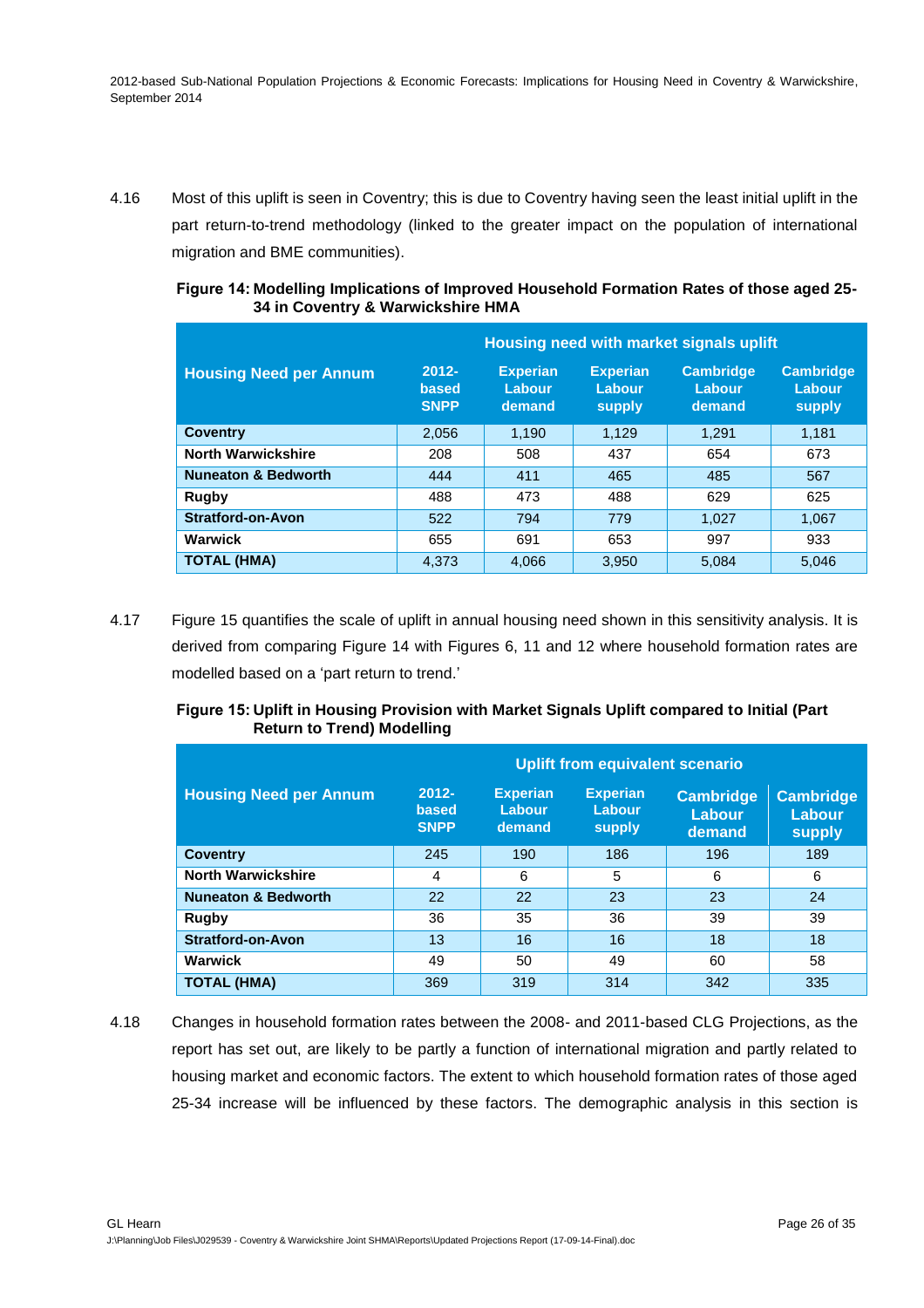particularly intended to provide an understanding of the sensitivity of household projections to these factors.

4.19 It is difficult to forecast future performance of the housing market and the extent to which affordability for younger households not least given the complexity of factors which may influence future trends. Mortgage lending is increasing, with first-time buyer loans in July 2014 25% up on the previous year. However in the short-term, wage growth remains modest, affecting households ability to save; and over the medium- and longer-term greater regulation of the mortgage market could equally impact on the degree to which we see access to mortgage finance for younger buyers improve. The aggregate impact of these factors is difficult to accurately predict. The Government's stated aspiration is however to improve affordability and increase housing supply<sup>4</sup>. On this basis there is either some case for considering an upwards adjustment to housing provision, setting housing targets as minima, or including a clear monitoring mechanism to ensure that housing supply can be increased should the evidence suggest (moving forwards) that housing demand is exceeding housing supply (or adopting a combination of these).

 4 HM Government (Nov 2011) *Laying the Foundations – A Housing Strategy for England*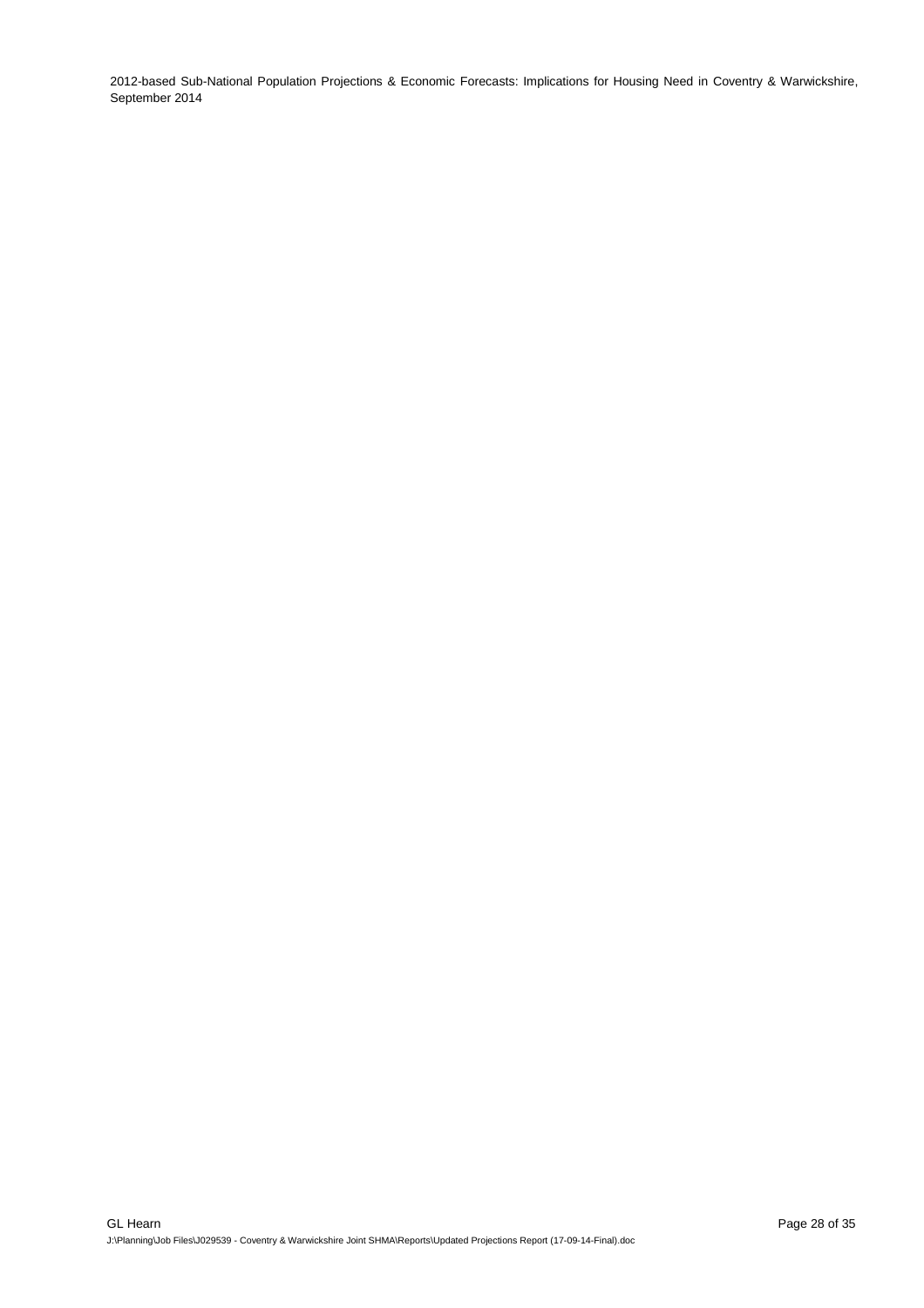## **5 IMPLICATIONS**

- 5.1 The Government issued Planning Practice Guidance on *Housing & Economic Development Needs Assessments* in March 2014. This sets out that "no one methodological approach or use of a particular dataset will provide a definitive assessment of development need." It is also clear that "Local Plans should be kept up-to-date, and a meaningful change in the housing situation should be considered in this context, but this does not automatically mean that housing assessments are rendered outdated every time new projections are issued."
- 5.2 The new SNPP are however the first set of official population projections which have been released which fully take account of the 2011 Census results and which provide projections for population growth over the longer-term (as necessary for strategic planning purposes). The 2011-based Interim Population and Household Projections only ran to 2021.
- 5.3 The Government is due to publish new household projections based on the 2012-based SNPP. We would expect these to be issued in the Autumn. This report therefore in effect seeks to predict what the new household projections might say; to overlay economic forecasts; and to consider the interplay between demographic projections and affordability.
- 5.4 The diagram below seeks to summarise the approach recommended in the Planning Practice Guidance.

<span id="page-28-0"></span>

### **Figure 16: Approach to Identifying Housing Needs**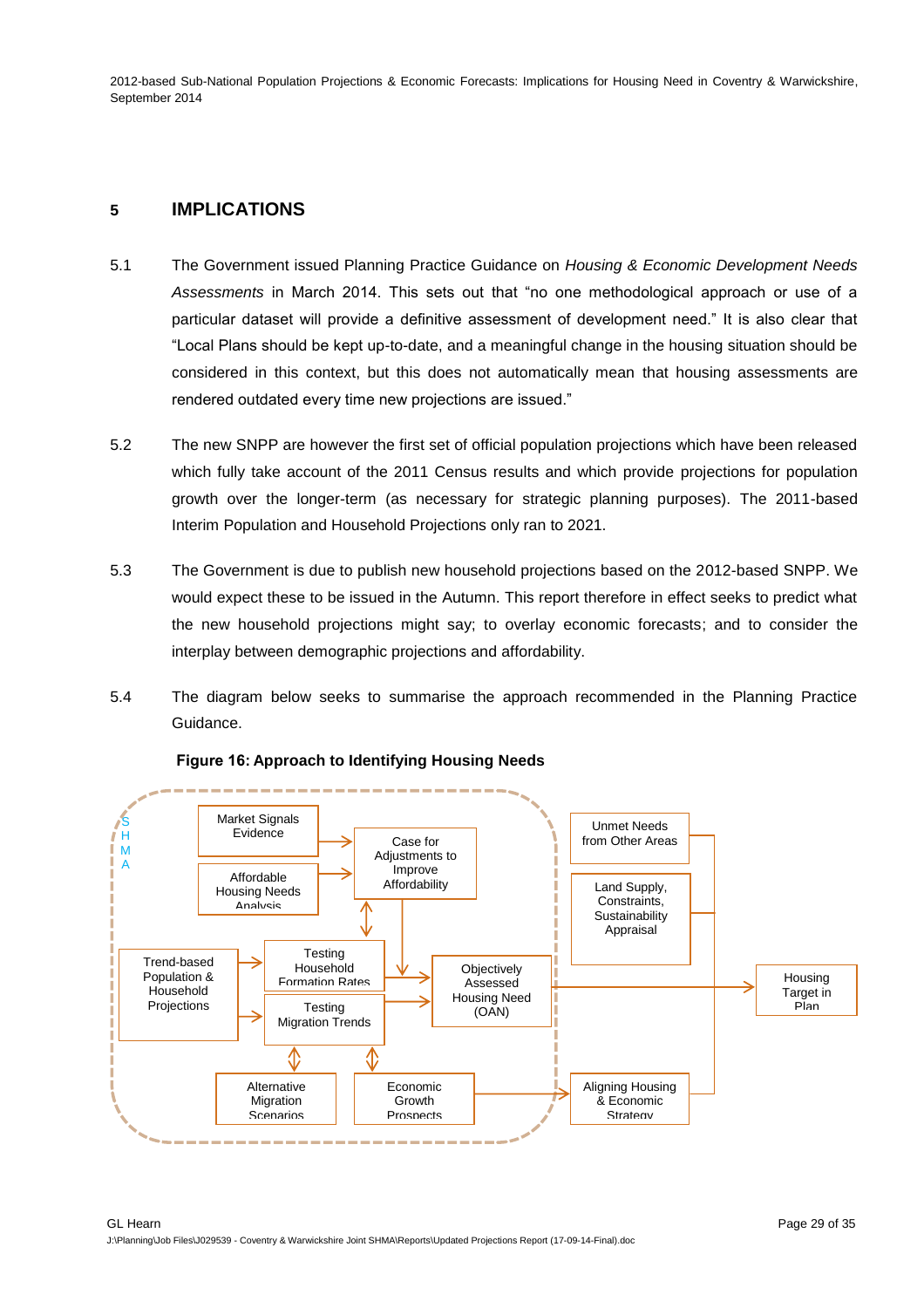# Conclusions of the Joint SHMA Report

- 5.5 The Joint SHMA worked through this process. The 2011-based Household Projections indicated an annual need for 4,188 homes between 2011-21. Extending these to 2031 the need reduced slightly to 3,981 homes per year. Updating these for the latest population data reduced the need further to 3,335 homes per year. The Joint SHMA then undertook a sensitivity analysis based on 5 and 10 year migration trends, which indicated a need for between 3,270 – 3,509 homes per annum.
- 5.6 Economic forecasts considered in the SHMA indicated that there could be some need to increase housing provision to support economic growth. The economic-driven scenarios (linked to Experian forecasts) indicated a need for 3,724 – 3,768 homes per annum; which compared to a need for 3,334 homes per annum derived from the main demographic projection. In both cases these figures were modelled based on trends in household formation rates from the 2011-based Household Projections to 2031.
- 5.7 The SHMA interrogated market signals and looked at the impacts of affordability and the housing market downturn/ economic recession on household formation rates. It ran a sensitivity analysis to the main demographic projection (PROJ 1A) using 2008-based headship rates. Its conclusions were based on using 2011-based household formation rates to 2021, and 2008-based household formation rates thereafter. This indicated a need for 3,750 homes per annum across the HMA. This drove the conclusions within the report. The SHMA made some modest adjustments based on the wider evidence considered, which informed its conclusions of a housing need for 3,800 homes per annum across the HMA.

## Implications of the 2012 SNPP

- 5.8 The SHMA demographic projections were produced in Summer 2013 just after the 2011-based Interim Household Projections and ONS revised Mid-Year Population Estimates for 2002-10 were issued in April 2013.
- 5.9 Since this point, the use of 2011-based household formation rates and adjustments to demographic projections to take account of Unattributable Population Change have been considered by a number of articles and publications, and through a number of local plan examinations. Key papers include:
	- McDonald, N. and Williams, P. for RTPI (Jan 2014) *Planning for Housing in England: Understanding Recent Changes in Household Formation Rates and their Implications for Planning for Housing in England*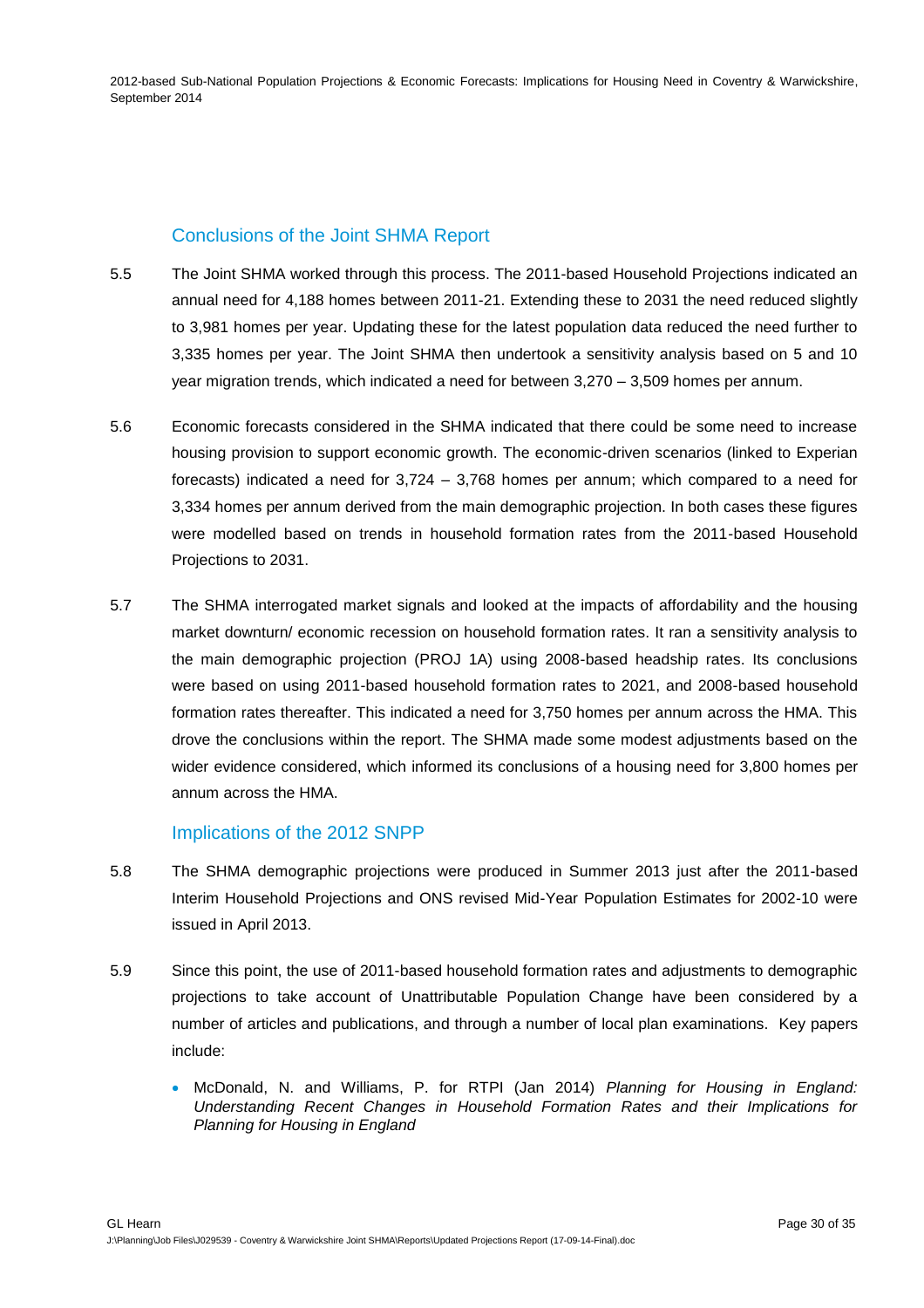### ONS (Jan 2014) *2012 Sub-National Population Projections for England – Report on Unattributable Population Change*

- 5.10 The reasons for UPC are unclear it is unattributable. There is no right or wrong answer as to how UPC should be considered in demographic projections. However for the reasons set out in Section 2. we consider that it could be difficult to robustly defend adjustments to migration to take account of UPC (as undertaken in the SHMA) based on the approach ONS are now using in the 2012-based SNPP and the justification they have set out for this in the above report dated January 2014.
- 5.11 Our view on this basis would be that the 2012-based SNPP would provide an appropriate starting point projection to use for strategic planning purposes.
- 5.12 In regard to household formation rates, evidence from a range of local plan examinations indicates that the use of household formation rates in the 2011-based Household Projections post 2021 is difficult to justify. The Joint SHMA's conclusions recognised this. The January 2014 paper for the RTPI recommends looking at the issue in greater detail to understand the degree to which variations in household formation rates have been influenced by the recession/ affordability and international migration. The 'Part Return to Trend' Scenario modelled herein seeks to do this, adjusting household formation rates moving forwards on the basis of an assumption that affordability and rates of household formation will for key age groups improve over time.
- 5.13 The core demographic projection set out in this report thus indicates a need for around 4,000 homes per annum across the HMA between 2011-31. This is based on the 2012 SNPP and models household formation rates using a 'part return to trend' methodology (as shown in Figure 6). This can be compared to the Joint SHMA which indicated a need for 3,750 homes per annum. We would consider that provision of 4,000 homes per annum represents a minimum assessment of full housing need across the HMA over the 2011-31 period.

## Implications of Wider Evidence and Analysis

#### **Sensitivity to Household Formation Rates**

- 5.14 The level of housing need will however be sensitive to trends in migration, new household formation and to economic growth within the Housing Market Area. This report has explored these issues further.
- 5.15 The analysis highlights that household formation rates have fallen over the 2001-11 period, particularly amongst those aged 25-34. The core demographic projections based on the 2012 SNPP model a recovery in household formation rates, except in Coventry where it is considered that international migration has influenced household structures amongst younger households.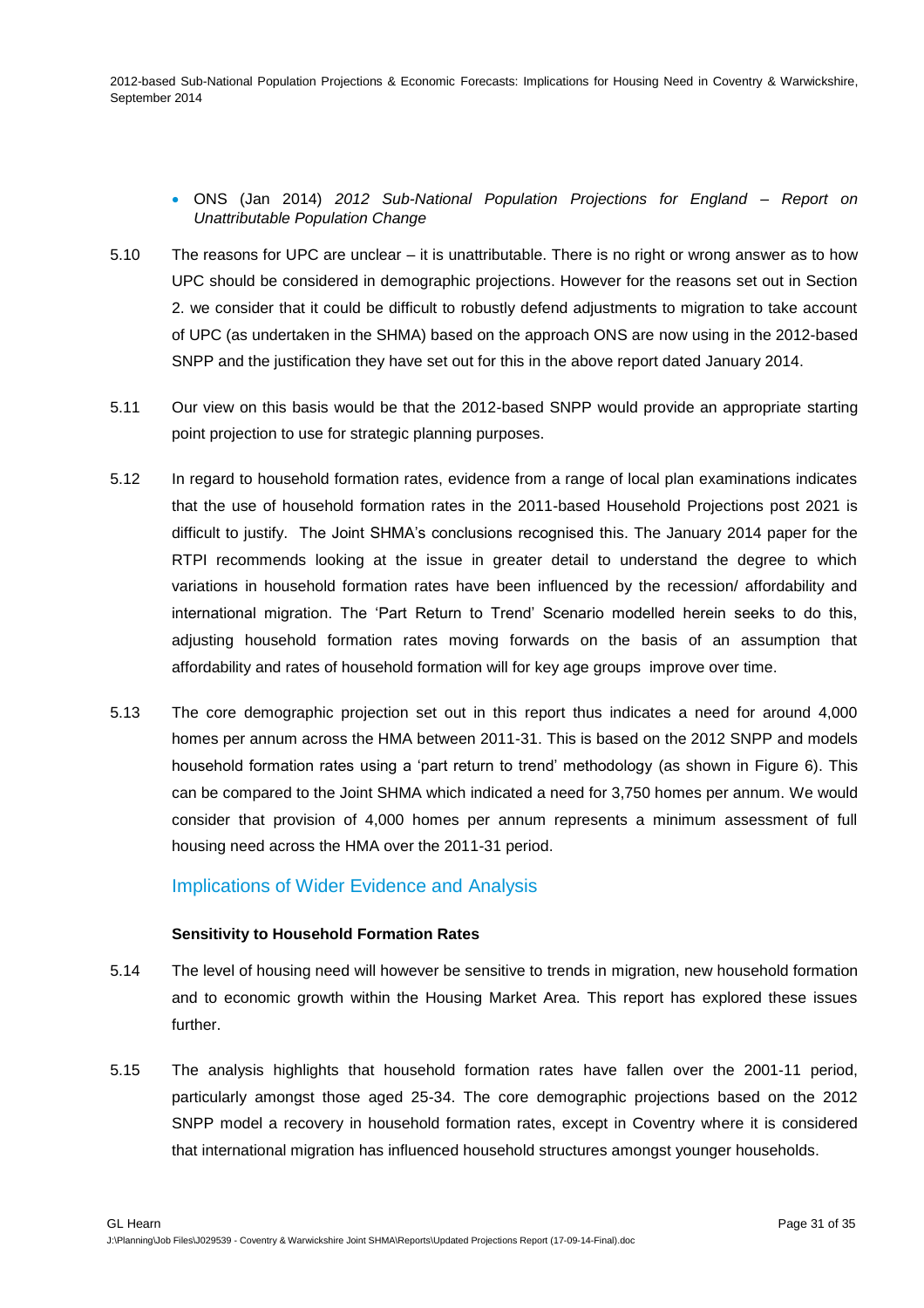- 5.16 The analysis highlights the difficulty in forecasting long-term trends, particularly within Coventry where it is particularly difficult to disaggregate the impact of market factors from demographic changes associated with international migration and growth in Black and Minority Ethnic (BME) Communities.
- 5.17 The need for housing will be sensitive to trends in household formation amongst younger households, which will be influenced in part by wider economic trends. This addendum report explores this further, including by considering what level of housing need would arise should household formation rates for this age group return over the period to 2031 to the levels shown in the 2008-based CLG Household Projections.
- 5.18 This sensitivity analysis around household formation rates indicates that higher household formation rates for younger households would result in stronger housing need and models a scenario for this. This shows a level of housing need for 4,373 homes per annum compared to 4,004 in the 'Part Return to Trend' projections, in particular as it models higher household formation in Coventry. This is based on the 2012 SNPP. The sensitivity analysis highlights that provision of 4,000 homes per annum across the HMA should be regarded as a minimum figure.
- 5.19 However two thirds of the modelled increase in housing provision in the sensitivity analysis relates to the figures for Coventry. Of the HMA authorities, it is most difficult to be precise regarding the future housing need in Coventry. The evidence suggests that international migration and growth within BME communities is likely to have a greater impact on demographic trends in Coventry in other areas. What the sensitivity analysis around headship rates models is an increase in household formation rates to the levels shown in the 2008-based Household Projections. Because of the impact of international migration and concentration of population growth within BME communities, a full recovery in household formation rates for those in their 20s and 30s seems unlikely.
- 5.20 Across the HMA as a whole, the complex interplay of factors which will influence these household formation rates, including the availability of and access to mortgage finance, households' savings, interest rates, as well as the broader interplay between housing need and supply make it difficult to accurately predict whether and to what scale household formation trends for younger households may increase beyond the levels indicated in the 'part return to trend' projection.
- 5.21 This highlights the importance of a "plan, monitor and manage" approach. Where moving forwards there is a sustained long-term trend of increasing housing costs and price-income ratios over time and relative to similar areas and the national trend, this would suggest that housing completions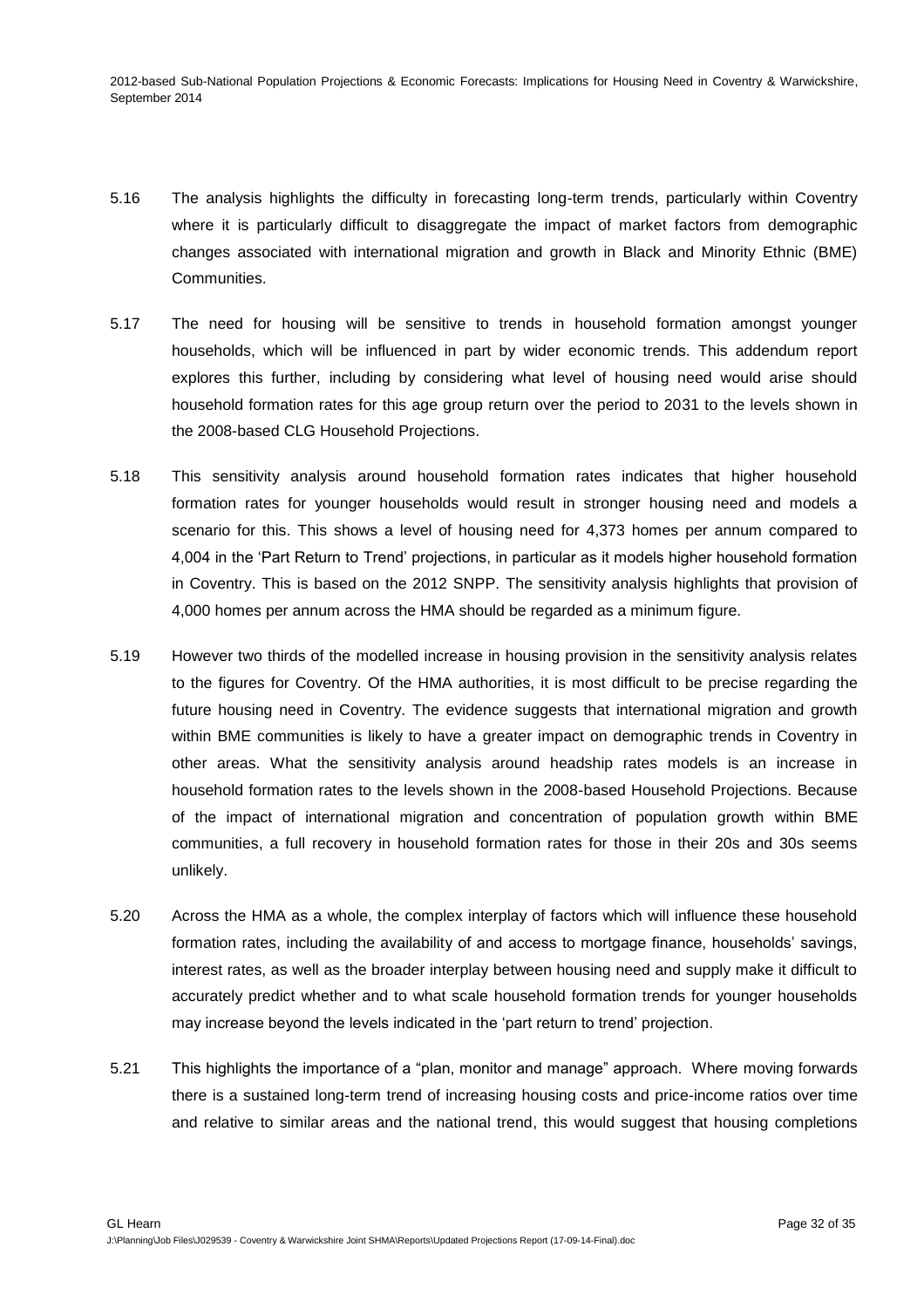levels need to rise. It also suggests that the SNPP projections for 4000 homes per annum across the HMA should be treated as a minimum figure.

### **Interplay between Housing and the Economy**

- 5.22 The level of housing need will also be sensitive to economic growth, but the relationship again is a complex one. The relationship between housing and employment growth will however be sensitive to:
	- Overall levels of employment growth;
	- The relationship between growth in jobs and growth in the number of people with jobs;
	- Changes to employment rates, including as a result of increasing state pension ages;
	- Changes in commuting patterns, particularly between individual local authorities.
- 5.23 It should be borne in mind that the forecasts shown are simply baseline forecast for economic growth. In interpreting the modelling in plan-making, the forecast employment growth assumptions should be compared against other evidence regarding economic dynamics.
- 5.24 Two economic forecasts have been considered in this report. The Experian econometric forecasts result in a modelled need for 3636 - 4066 homes per annum to 2031. This is below the level of need identified based on the 2012 SNPP. A higher level of housing need is generated in the scenario based on the Cambridge Econometrics' forecasts. The modelling indicates that in this scenario, 4546 - 5084 homes per year would be needed in the HMA. The lower end of the ranges shown in based on the 'Part Return to Trend' approach to modelling household formation and a continuation of existing commuting patterns. The higher end assumes that there is a 1:1 relationship between growth in jobs and residents in employment at a local authority level and that household formation rates for younger households aged 24-34 return by 2031 to the levels shown in the 2008-based Household Projections (as set out in Figure 14).
- 5.25 We would consider that the higher end of this range is unlikely, as given the functional links between areas and the demographic dynamics of the HMA (in particular with a young population structure and projected population growth in Coventry) it is reasonable to assume that there will continue to be a level of commuting between the different authorities in the HMA; and as we have set out it seems unlikely that we would see a full recovery in household formation rates, particularly in the City of Coventry, to the levels shown in the 2008-based household projections.
- 5.26 The level of housing need shown in the 2012 SNPP is potentially capable of accommodating the economic growth envisaged within the Experian economic projections (albeit that it is sensitive to changes in employment rates). However Cambridge Econometrics forecast higher employment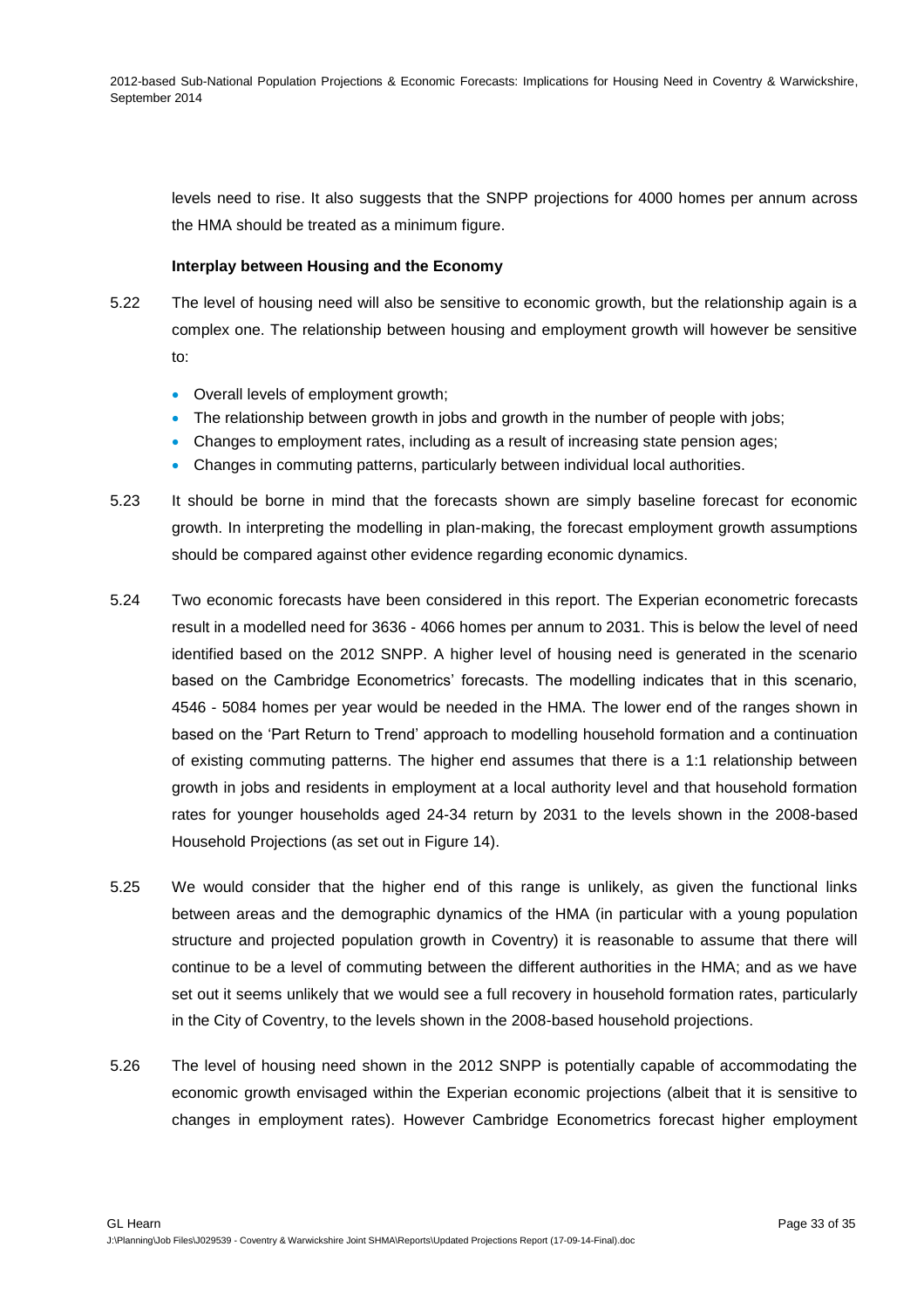growth. The implication is that housing provision could be higher than shown in the 2012 SNPP, reinforcing the case for treating this as a minimum level of provision.

5.27 In developing local plans, we would advise the local authorities to consider how the housing evidence matches their evidence regarding economic prospects, and to adjust as appropriate their conclusions regarding assessed housing need to take account of their detailed local evidence regarding economic growth prospects. The alignment of housing provision with evidence regarding future economic growth potential within plans is required by Paragraph 158 in the NPPF.

### Housing Distribution within the HMA

- 5.28 As Figure 3 demonstrates rates of population growth projected in the 2012 SNPP for the 2011-31 period vary between the HMA authorities between 6.1% in North Warwickshire, 15.6% in Rugby and 26.6% in Coventry. These differentials are a reflection in part of differences in demographic structure (with for instance a younger population in Coventry). However in some areas differences in rates of development may also have influenced levels of migration.
- 5.29 The distribution between housing provision within the HMA in the modelling herein compared to that in the SHMA is influenced by the adjustments in the modelling in the Joint SHMA Report to take account of unattributable population change (UPC). This report also highlights differences in the distribution of housing provision across the local authorities based on forecasts for economic growth as against past demographic trends.
- 5.30 Recognising the sensitivity of local authority level projections to migration levels, which can be highly variable year-on-year and are difficult to predict, we would attach greater weight to the HMA conclusions regarding the overall level of housing need across Coventry and Warwickshire. Figures set out herein regarding the need for housing in individual local authorities should be regarded as 'indicative' with greater weight places on figures for housing need across the HMA.
- 5.31 In line with Paragraph 158 within the NPPF, Councils will need to ensure that their strategies for housing and economic growth align with one another. The authorities working together could, taking account of economic evidence, housing land availability and potential investment in infrastructure, consider an alternative distribution strategy for housing to encourage sustainable travel patterns. The Planning Practice Guidance supports this.
- 5.32 In revoking regional strategies, the Government has emphasised that strategic planning is expected to be undertaken by local authorities working together. The next step will be the local authorities to collaboratively agree a distribution of housing within the HMA which takes into account the